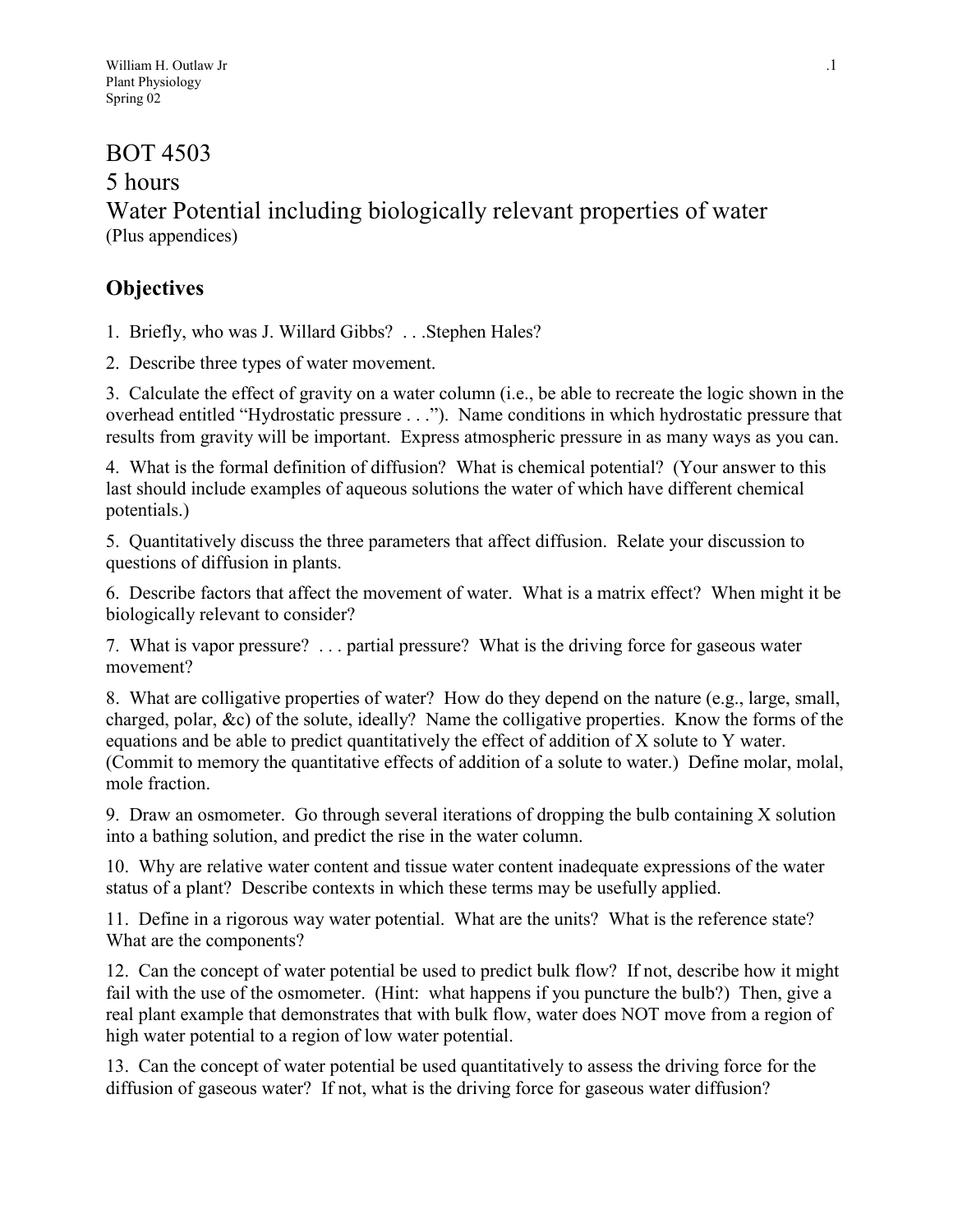14. Give typical values for the water potential of leaves. What are the magnitudes of the components of water potential in a leaf?

15. The previous question addressed average values, but the components of water potential vary from one cell type to another. Elaborate and give examples.

16. Give typical values for water potentials in the soil-plant continuum for a transpiring plant.

17. What is the largest driving force for water loss from the plant?

18. How do root hairs facilitate water uptake from the soil? Describe water movement at the soilplant interface.

19. Draw a cross-section of the root. Identify the endodermis. Draw a 3-D representation of the endodermis and label the casparian strips. What is the role of the endodermis in water uptake? Do roots offer resistance to water uptake? . . . example experiment? Are roots necessary for transpiration?

20. What is the exodermis?

21. Describe water movement from the root hair to the xylem.

22. Describe how root pressure can be generated by analogy with the osmometer.

23. What is capillarity? Can it account for the ascent of sap in tall plants?

24. Is root pressure a naturally occurring phenomenon? If so, what are the magnitudes? What is guttation? Give examples of plants that exhibit this phenomenon. Are the contents of the xylem always under negative pressure? Can root pressure be used as a universal explanation for the ascent of sap? If no, why not?

25. Can barometric pressure account for the ascent of sap? If no, why not?

26. Do plants have fluid pumps?

27. What is the cohesion theory of sap ascent? How can you demonstrate that xylem sap is under tension? How does the tensile strength of water match the requisite tensions?

28. Describe the different types of tracheary elements? Which offers less resistance to water flow? . . . why? What is cavitation? Which type of tracheary element is most susceptible? How can cavitation be reversed, or how are the effects limited?

29. What is peristomatal evaporation?

30. Describe the principle of psychometry. How could you use this principle to measure the water potential, the solute potential, and the pressure potential?

31. What is a pressure bomb? Describe its use to measure water potential.

32. What is the pressure probe?

33. Describe some effects of water insufficiency on plants. Name some sensitive processes that stop when the water potential is shifted more negative.

34. Briefly, identify some mechanisms on plants use in response to water insufficiency.

35. What are water channels (aquaporins)?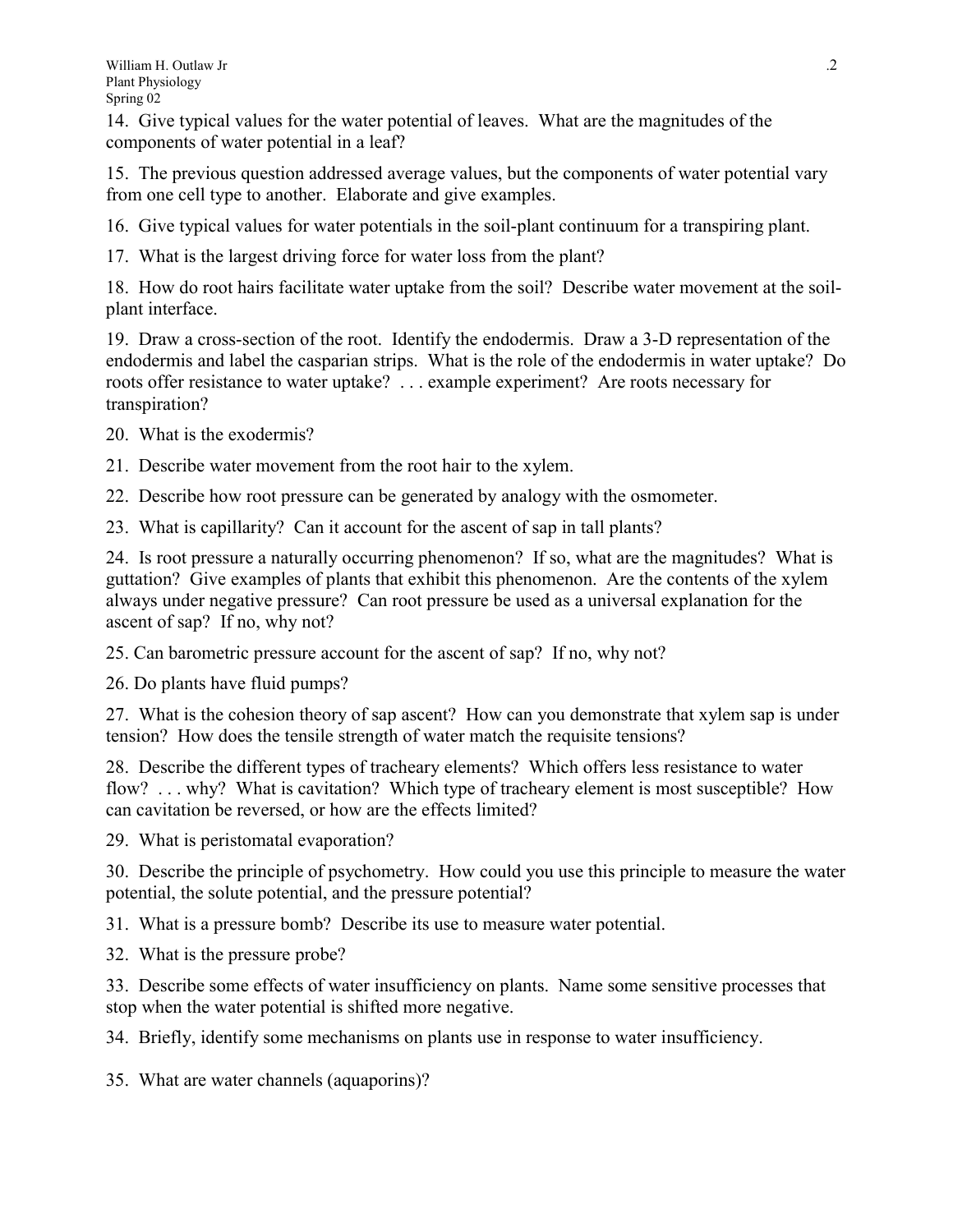William H. Outlaw Jr ...  $\frac{3}{2}$ Plant Physiology Spring 02

# **Lecture**

This unit on the water status of plants will be broken into two major parts. First, we will organize our thoughts about water in general, and second, we will focus on how water moves in a plant and how we can measure the changes in water status and relate them to physiology. These categories are obviously somewhat arbitrary, and, of course, we will relate the categories one to another. I think you have some surprises in store! Thermodynamics—the first part—is an old science. You would, therefore, properly assume that we "understand" water, the so-called universal solvent. Not to mention, whilst showing a hint of nationalism, that thermodynamics is as American as apple pie—indeed, it was J. Willard Gibbs, the American mathematician and physicist born in 1839, who thought through such problems, and was perhaps the American who attracted attention to our scientific potential. Water transport in plants, &c.—the second part—is also an old science. At least as far back as the 1600's, scientists were conducting experiments on transpiration. (These experiments were rather simple, e.g., measurements of weight loss of potted plants.) As a point of interest, Stephen Hales (1677-1761)—the father of plant physiology—was a water-relations man.

A first step is to organize what we know about water in general. We may say that water movement can be broadly divided into three types:

(1) bulk flow—this is the simplest form of water movement, and it results from a hydrostatic pressure difference. When you turn a spigot handle, water flows in bulk from the orifice because the pressure there is less than the pressure in the connecting tube. The hydrostatic pressure wherever may be a constant, or it may vary in some predictable way. Consider the effect of gravity.

#### Overhead 1: Gravitational contributions to hydrostatic pressure

A tall vertical column of water—e.g., in the xylem of a 100-m redwood tree—will exert a lot of pressure at the base of the tree simply because of the mass of the column. It is a rather straightforward matter to calculate the magnitude of this pressure, and it is easy to match this calculation with your own experiential base. Consider a cubic centimeter (cc) of water, which has a volume of 1 ml and a nominal mass of 1 gram  $(=10^{-3} \text{ kg})$ . At the base of the cubic centimeter, the force (F) exerted is 10<sup>-</sup> <sup>3</sup> kg (mass) x 10 m·s<sup>-2</sup> (acceleration of gravity). This force is distributed over 1 cm<sup>2</sup> (=10<sup>-4</sup> m<sup>2</sup>), so the pressure (P) is given by F/A or  $(10^{-3} \text{ kg x } 10 \text{ m} \cdot \text{s}^2)/(10^{-4} \text{ m}^2)$  or  $10^2 \text{ (kg} \cdot \text{m} \cdot \text{s}^2)/\text{m}^2$ . This latter simplifies to  $10^2 \text{ N} \cdot \text{m}^2$ . (A Newton is the derived SI unit for force, and is kg $\cdot \text{m} \cdot \text{s}^2$ .) The SI unit for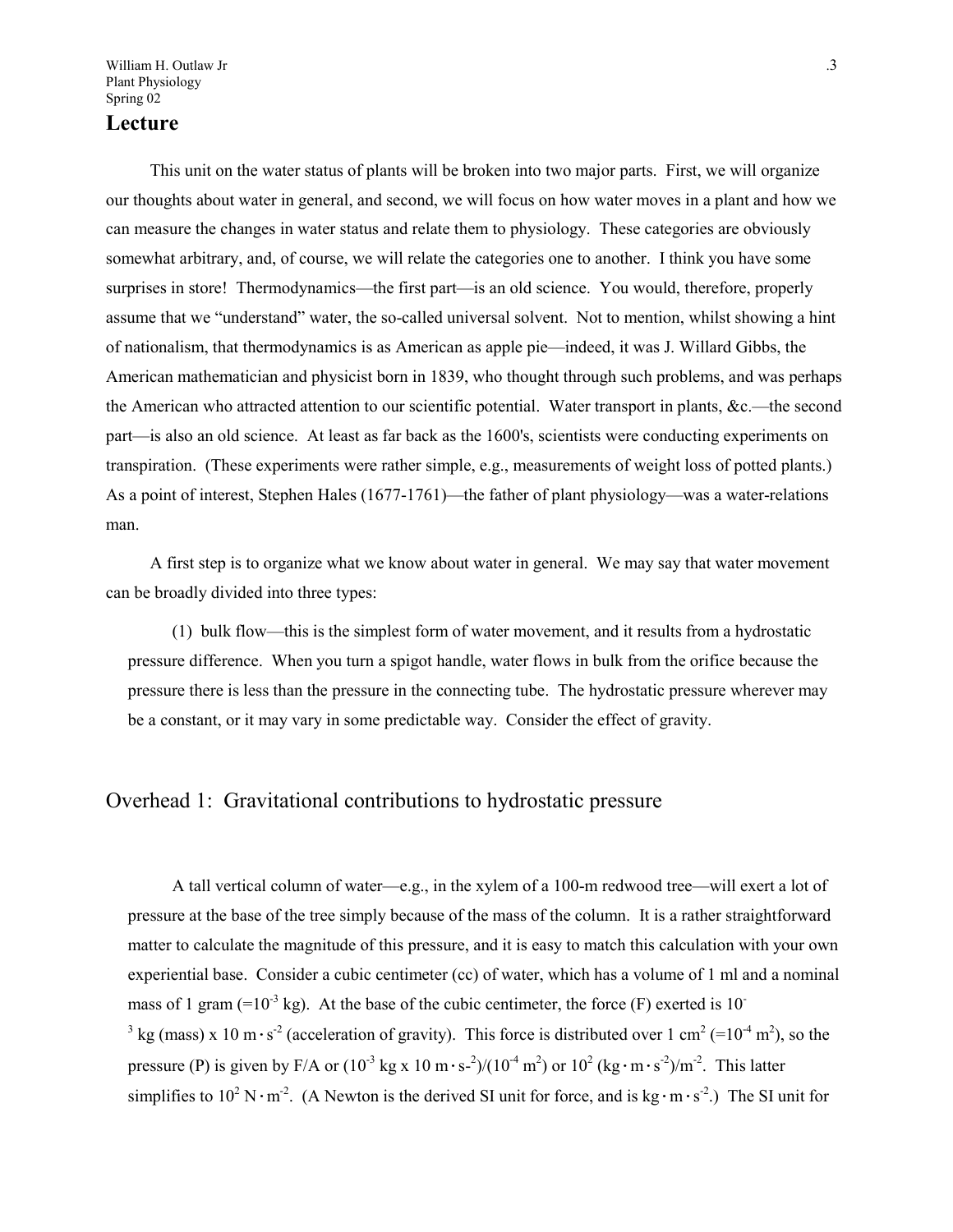pressure is the Pascal (= $N \cdot m^{-2}$ ), so a column of water one centimeter tall will exert a pressure of 10<sup>2</sup> Pa. A column of water one-meter high will have a pressure of  $10<sup>4</sup>$  Pa at the base, which is equal to about 0.1 atmospheres. At the expense of redundancy, then

,10<sup>5</sup> Pa = 100 kPa = 0.1 MPa = 1 atm = 1 bar = 14.7 psi = 76 cm Hg or 30 inches Hg = 10 m H<sub>2</sub>0 or 31 feet  $H_2O$ . The conclusion that can be drawn from these figures is: over short vertical distances, gravity is relatively unimportant because, as I mentioned previously, the pressures in plant cells are on the order of atmospheres. Gravity is important in tall plants, such as the redwood that I alluded to, and gravity is important in the movement of soil water. Hydrostatic pressure differences in general, but not attributed to gravity, are always important.

### Overhead 2: Diffusion considerations

(2) Diffusion, defined formally, is the migration of a substance under the action of a difference in the chemical potential. (Said another way, diffusion is a spontaneous process (i.e., thermodynamically associated with a loss of free energy) leading to the net movement of a substance from one place to another.) In bulk flow, there is a relationship between the positions of two molecules over time. I.e., if you open a hose bibcock, water flows out, and the water molecules that flow out together were seconds earlier also together in the plumbing tubing. In diffusion, there is no relationship between two molecules over time; diffusion is a statistical process—diffusion is the net movement of molecules, but during that net movement, some molecules may have moved from one region to the other, whereas a different molecule may have moved *vice versa*. For a system consisting of only one substance and being constant and homogeneous in all parameters except the number of molecules of that substance, the chemical potential is related to the number of molecules in one area of the system, which may be compared to the number of molecules in another area of the system. That is a mouthful, so we make the somewhat accurate statement—valid only for diffusion of uncharged entities—that "a substance moves from a region of its high concentration to a region of its low concentration." As you know, water molecules—liquid or gaseous—are in constant movement because of their thermal energy. Water molecules move in all directions until the system is at the lowest free energy (i.e., until the "concentration" of this pure water is the same throughout the system). As an example, if we ignore isotope effects, and place a liquid droplet of  ${}^{16}O$ -water in the middle of a container of  ${}^{18}O$ -water at the same temperature, we would expect the two types of water to be completely mixed if we returned at the end of time. Given the uses to which we will put the answer, however, the question must be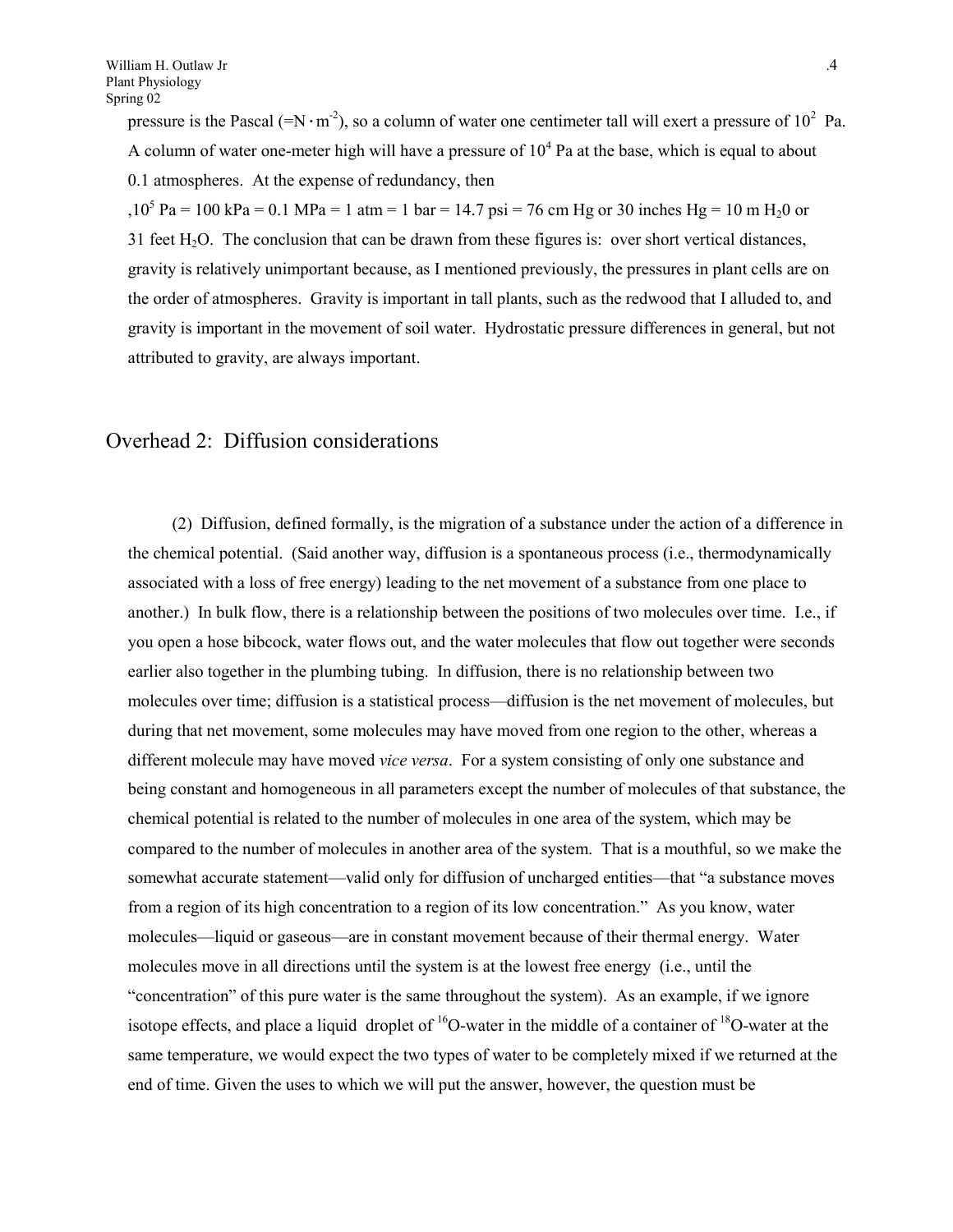quantitative—HOW FAST does water (or anything else) diffuse? The physical chemist Fick formalized the requisite mathematics, beginning with his first law, which was published mid 19th century. There are three points that we can make—points that must be considered in our discussions of water relations, of gas exchange, of stomatal physiology, of ion transport, &c.—so commit them: (a) the driving force for diffusion is the concentration gradient, which is  $\delta$ C/ $\delta$ X—the difference in concentration divided by the distance. This means that the driving force for a large concentration difference operating over a large distance can be small, whereas the driving force for a small concentration difference operating over a small distance can be large. As an example, consider the electrical potential difference (PD) across biological membranes. The actual PD is small, say, 100 mV—or 1000x smaller than the PD between the "hot" wire in a wall socket and ground. However, there is a large driving force resulting from the PD simply because the membrane is so thin (ca. 3.5 nm), which calculates to about 30 000 000 volts per meter! (b) The time required for diffusion is proportional to the square of the distance. This is a very very important relationship, one where intuition fails us. We can ask whether diffusion can account for the movement of sucrose, which is produced in a leaf and moved to the root. The answer is no; diffusion has been calculated to be 10 000x too slow. We can ask whether sucrose can diffuse through the apoplast, from one leaf cell to another; the answer is yes, easily yes. By way of example, I have calculated that a point source of sugar in a 10-nL aqueous droplet (roughly 100x the volume of an average plant cell) would diffuse to 99% homogeneity within about 2 s. Nobel (Biophysical Plant Physiology and Ecology) has calculated that it would take  $0.6$  s for small molecules to diffuse 50  $\mu$ m and reach a concentration there that is 37% of the value of the origin. Others (Taiz/Zeiger: Plant Physiology) have calculated that it would take about 24 years for a point source of a low-mol-wt substance to diffuse the length of a corn leaf. (This last end-point was calculated based on the concentration of the distal point reaching one-half the concentration of the point-source.) The overall conclusion to be reached is that diffusion over cellular distances is easily a mechanism to explain movement, but diffusion is woefully inadequate as a postulated mechanism used for explanation of longdistance transport. (c) The rate of diffusion is highly dependent on the nature of the diffusing substance and the medium through which it diffuses. Thus, for each situation, there is a diffusion coefficient. E.g., the rate of lateral diffusion of an integral membrane protein across the fluid lipid phase will be quite different from the rate of diffusion of a water molecule in air. Easily, this factor can vary as much as four orders of magnitude. As an example, the value of D for  $CO_2$  diffusion in air is 1.5 x 10<sup>-5</sup> · m<sup>2</sup> · s<sup>-1</sup> whereas the correlate value for a globular protein ( $Mr=15$  kD) in water is  $10^{-10}$ . Thus, the rate of diffusion of a sugar molecule in water (see above) will be much faster than the rate of diffusion of this same molecule through the structured cytosol. (N.B. This foregoing explanation should be relied on, and dependence on your text on this point might be confusing.)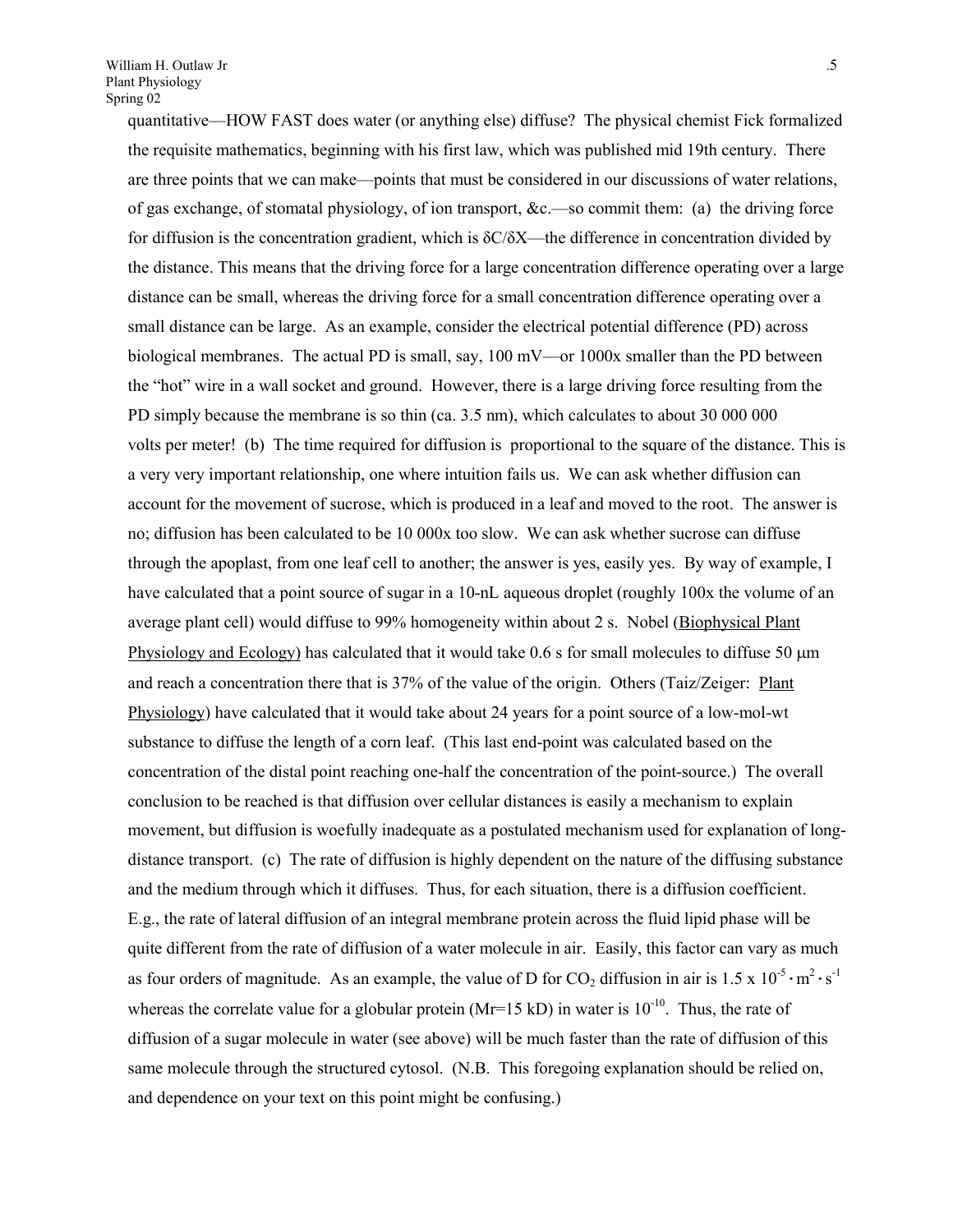(3) The process of osmosis can account for the net movement of water. In brief, and correctly, the presence of a solute in an aqueous solution lowers the chemical potential of the water in the solution. Thus, water will move from a region that contains a low concentration of the solute (relatively higher chemical potential of water) to a region that contains a high concentration of the solute (relatively lower chemical potential of water). We will come back to osmosis later when the colligative properties of a solution are covered, and you may wish to consider that osmosis comprises diffusional processes and bulk movement. At present, I will simply make two points. First, it is incorrect to say (as virtually all textbooks do) that liquid water moves from its region of high concentration to its region of low concentration, unless it is explicit that concentration is not defined, as it usually is, as (amount of substance X)/volume. Briefly, depending on the solute, addition of the solute to water may result in dilution of the water, or a contraction in the volume of the water. Second, despite more than a century of thinking about the processes, scientists argue about what the solute does to water.

Overhead 3: Science (magazine) articles.

Given above a description of the types of water movement, now let us turn our attention to some of the factors that affect the movement of water:

(1) Pressure, as we noted above, will drive bulk flow of water. From our experience, we know that pressure will drive bulk flow, *regardless* of the distribution of the solutes in the system.

(2) Temperature will influence the movement of water for several reasons. E.g., gaseous water molecules move faster when they are hot. Another example, apparent, is that water undergoes phase transitions—water molecules themselves move easily in the liquid phase, but not in the solid phase, whereas proton movement is about 50x higher in structured ice than in liquid water.

(3) The term "matrix effects" describes the interaction of water with surfaces. Usually, we can ignore these effects in normal vegetative growing parts of a plant—i.e., before matrix effects come into play, the specimen must be pretty desiccated. We must consider the matrix effects in some soils (e.g., to dry clays, which have a negative charge to which the positive partial charges of H in the polar water molecules are attracted). In seeds, which may have a water content of only 5-15%, starch grains are bound tenaciously to water. In fact, the matrix effect primarily accounts for water uptake by dry seeds in the process of germination (water uptake that initiates germination is called imbibition). Keep in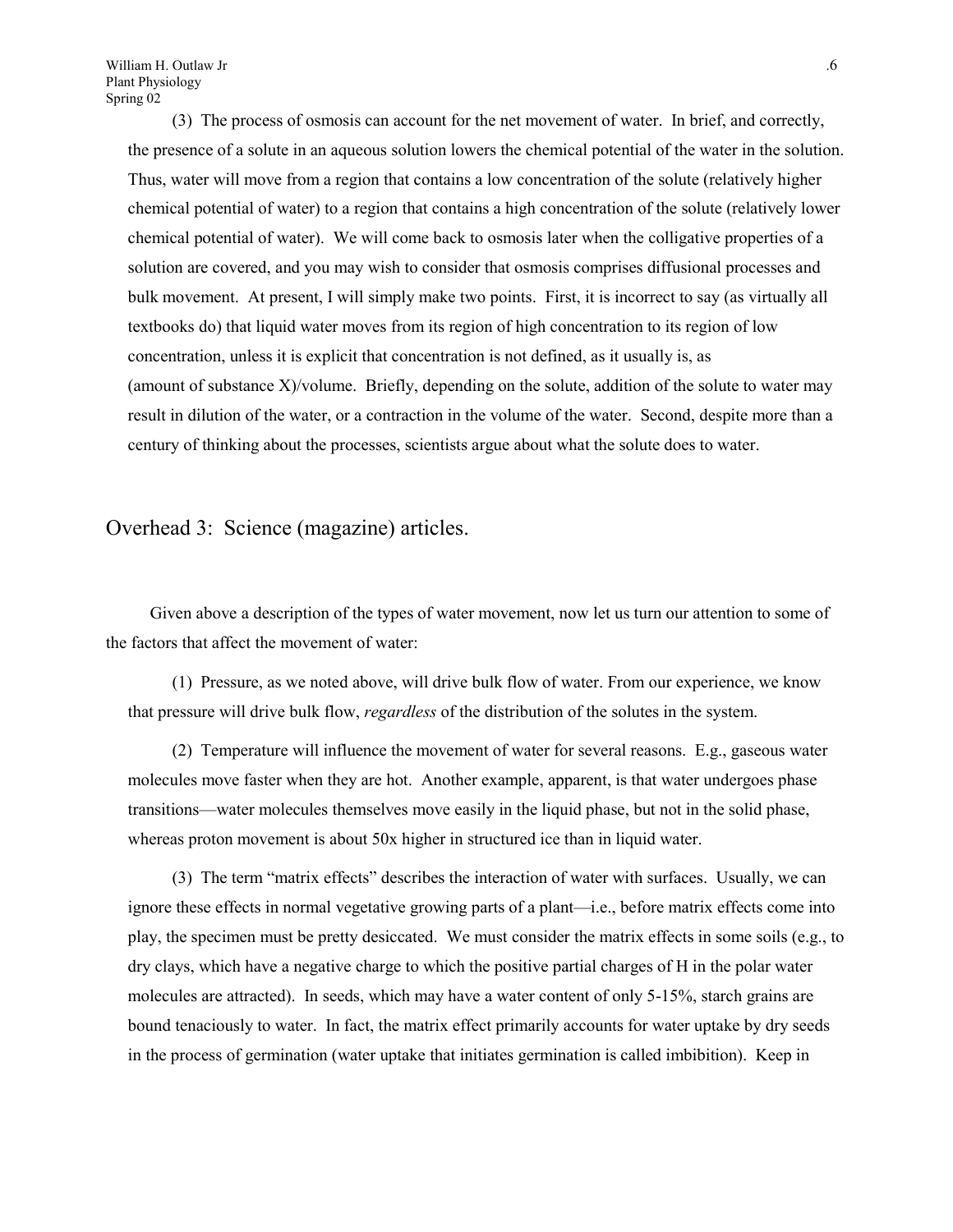mind that many surfaces are always in attraction to water, but that water is so much more tightly bound that we are usually dealing in our discussions with the water away from surfaces.

(4) Differences in the concentration of water from one region to the next can be an important factor to consider. More precisely (but not as a matter of routine in this course), we should consider the effective concentration, or activity, for a liquid. For a gas, we will express the concentration as pressure (or, if we wished, more precisely, fugacity—the effective pressure). Since we may be only interested in a particular molecular species (e.g., water vapor) in a gas (e.g., air), we must specify that the pressure under consideration is that of the water, and not the total pressure. Thus, we say that the "partial pressure of water" is such and such. In brief summary, the driving force for gaseous water movement is the concentration gradient, but in solutions of liquid water at the same pressure, the osmotic potential will be an experimentally validated approach, despite, as you saw earlier, some theoretical arguments. (It may be of interest that the empirical data on which the equations are based were gathered by a German botanist [Pfeffer] at the University of Tübingen toward the end of the  $19<sup>th</sup>$  century.)

(5) As mentioned, solutes have an effect on the chemical potential of the solvent. Consider that addition of a solute (e.g., sucrose) to pure water lowers the chemical potential of the solvent water so that pure water (the reference state) in a different region (e.g., across a membrane) would have a propensity to redistribute to the solution. (For reasons of linguistic simplicity, I will commonly speak teleologically: water wants to move from a weak solution to a strong solution.) At the expense of redundancy, addition of the solute affects the chemical potential of water *independent* of the water concentration *per se* (expressed as mol water/volume). The effect of an **ideal** solute on the solvent is independent of the nature of the solute—it does not matter whether the solute is large or small, whether it is charged or not, &c. The important consideration is to be aware of the number of moles of particles of the solute. E.g., 1 mol of sucrose yields 1 mol of particles. However, 1 mol of NaCl yields (we'll say) 2 mol of particles because NaCl dissociates in solution. We refer to the effects of the solute on the solvent as colligative (meaning, "collected together") properties, which manifest themselves in four ways. Since the colligative properties also allow us to determine the water status of a solution (e.g., expressed plant sap), we will review them:

# Overhead 4: Colligative properties of water

(a) The first property is elevation of boiling point of a solution  $(\Delta Bp)$ . The overhead shows the "form" of the equation. The equation expresses two important relationships. (a) the elevation of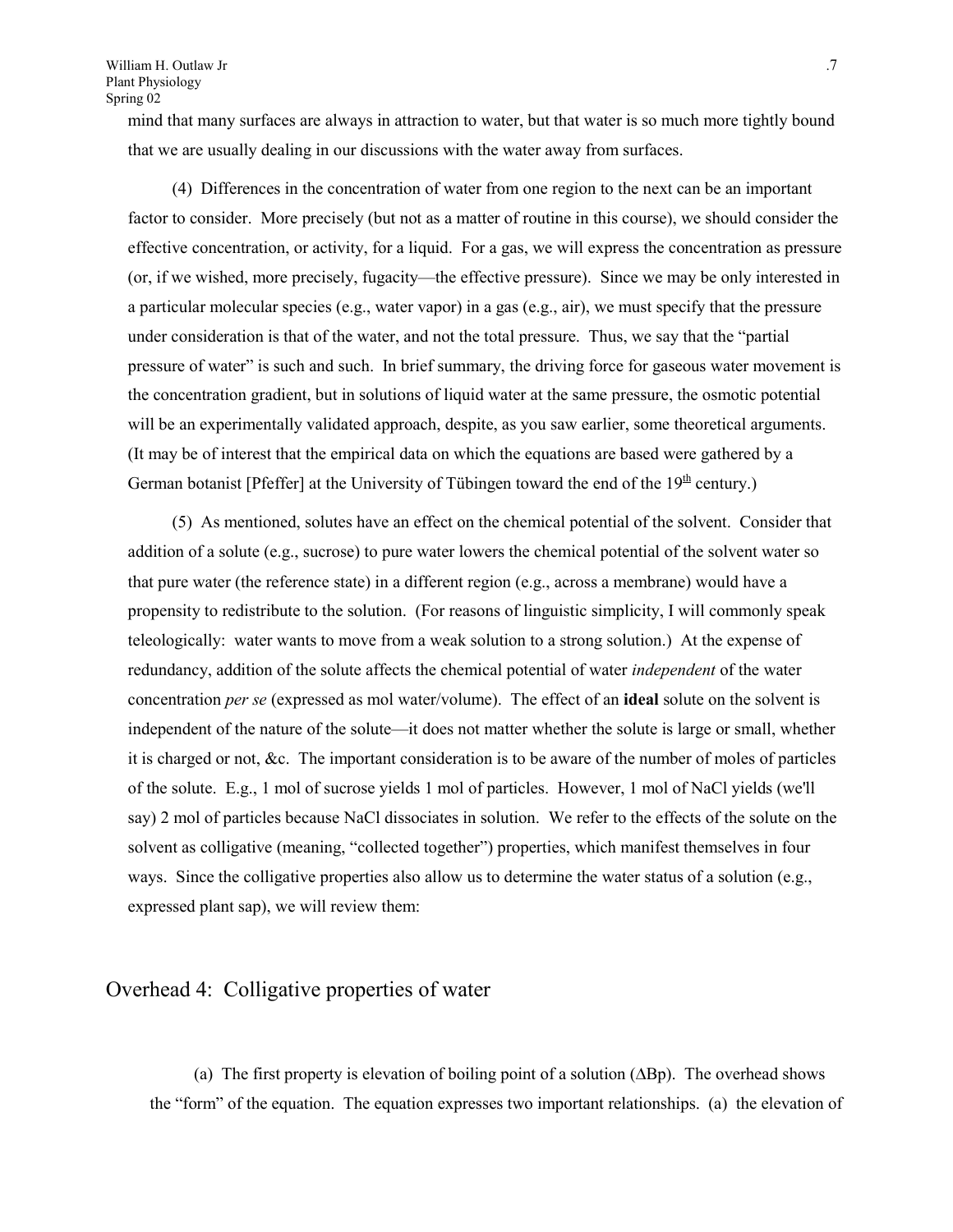boiling point is directly proportional to the molality of the solution. (Molality, recall, is the number of moles of a substance per 1000 g water. In contrast, recall, that molarity is the number of moles of a substance in a volume of 1 liter of solution.) You can not simply interconvert the two, unless you have data for the particular solute. E.g., a one molal solution of glucose contains 180 g glucose plus 1000 g water. Knowing that glucose in a solution displaces in volume (expressed in mL) about 0.6 its mass in grams, and letting 1 g water=1 mL water, a one molal solution made with one mol of glucose will have a volume of about 1108 mL. Thus, a one molal solution of glucose will be approx. 0.9 molar. The key point, of course, is to know the displacement  $(0.6 \text{ mL}\cdot\text{gm}^{-1})$ , which permitted the calculation.) The second point is that the elevation of boiling point is inversely proportional to the latent heat of vaporization, which for water is large (nominally, 540 cal·gm<sup>-1</sup> = 10.5 kJ·mol<sup>-1</sup>, which is the highest for any liquid). The consequence is that the boiling point elevation is small. (These facts, put to you formally here, are the same as those transmitted to you in a qualitative sense in earlier courses—e.g., sweating cools.) Finally, note that the temperature at which pure solvent boils exerts only a small effect. Compare the effect:  $60^{\circ}$  F (= 288 $^{\circ}$  K) vs.  $80^{\circ}$  F (= 300 $^{\circ}$  K). Your calculations will show that this rather large temperature difference will change the boiling point elevation by only about 7 %.

As mentioned, the boiling point elevation is rather small, so it is difficult to use this colligative property to measure the concentration of a solution. Consider xylem sap, which, let's say, is 10 mmolal. To obtain a precise measurement  $( \pm 10 \%)$  would require that we determine with confidence a change of 1 mmolal—which is equivalent to  $0.0005$ °C.

(b) The second colligative property of an aqueous solution is freezing point depression  $(\Delta Fp)$ . Note that the form of the equation is similar to that for boiling point elevation, but that the latent heat of fusion (about 80 cal·gm<sup>-1</sup>) is much smaller than the latent heat of vaporization. The consequence is that the molal value is higher,  $1.8^{\circ}$  C per molal. You will also note that a solution is liquid over a larger range of temperatures than is pure water.

 (Any discussion of bare facts must, of course, have some qualifications. Were you to attempt to measure either of the above colligative properties, it would be important to evaluate the particular system under consideration. E.g., it would be pointless to measure the freezing point depression if the solute solubility is changed significantly by temperature. I.e., if one has a  $25^{\circ}$  C solution, and lowers the temperature and finds that a precipitant forms, she should stop. Similarly, if the solute vaporizes during heating, a boiling point elevation could not be found directly.)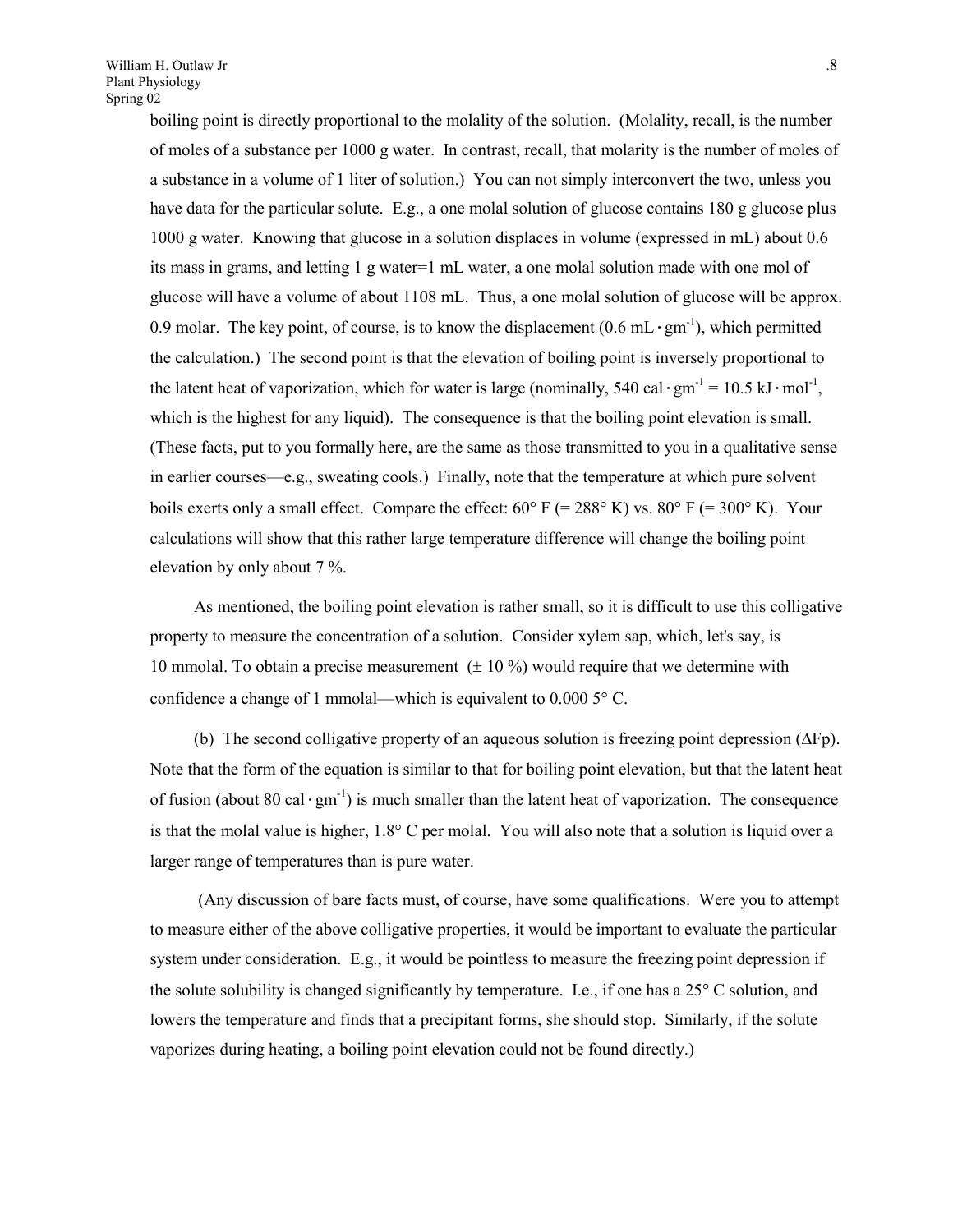(c) Vapor pressure is a method of expressing the concentration of a gas species that is in exchange with the liquid phase of the same chemical. I.e., liquid in a closed container will evaporate until the gas over the liquid is saturated (a point at which liquid molecules escaping to the gas phase are equal to the gas phase molecules that are returning to the liquid phase.) An aqueous solution has a lower saturating vapor pressure than pure water. Quantitatively, the solution vapor pressure is directly proportional to the mol fraction of the water. The effect is small, however, because water is so concentrated. Return to our example of a one molal solution of glucose. The numerator is 55 (=mol water per 1000 gm); the denominator, it follows, is 56 (55+1). In brief summary, then, one can calculate that there is about a 2 % change in vapor pressure per molal of solute.

Saturating vapor pressure of water varies a great deal with temperature: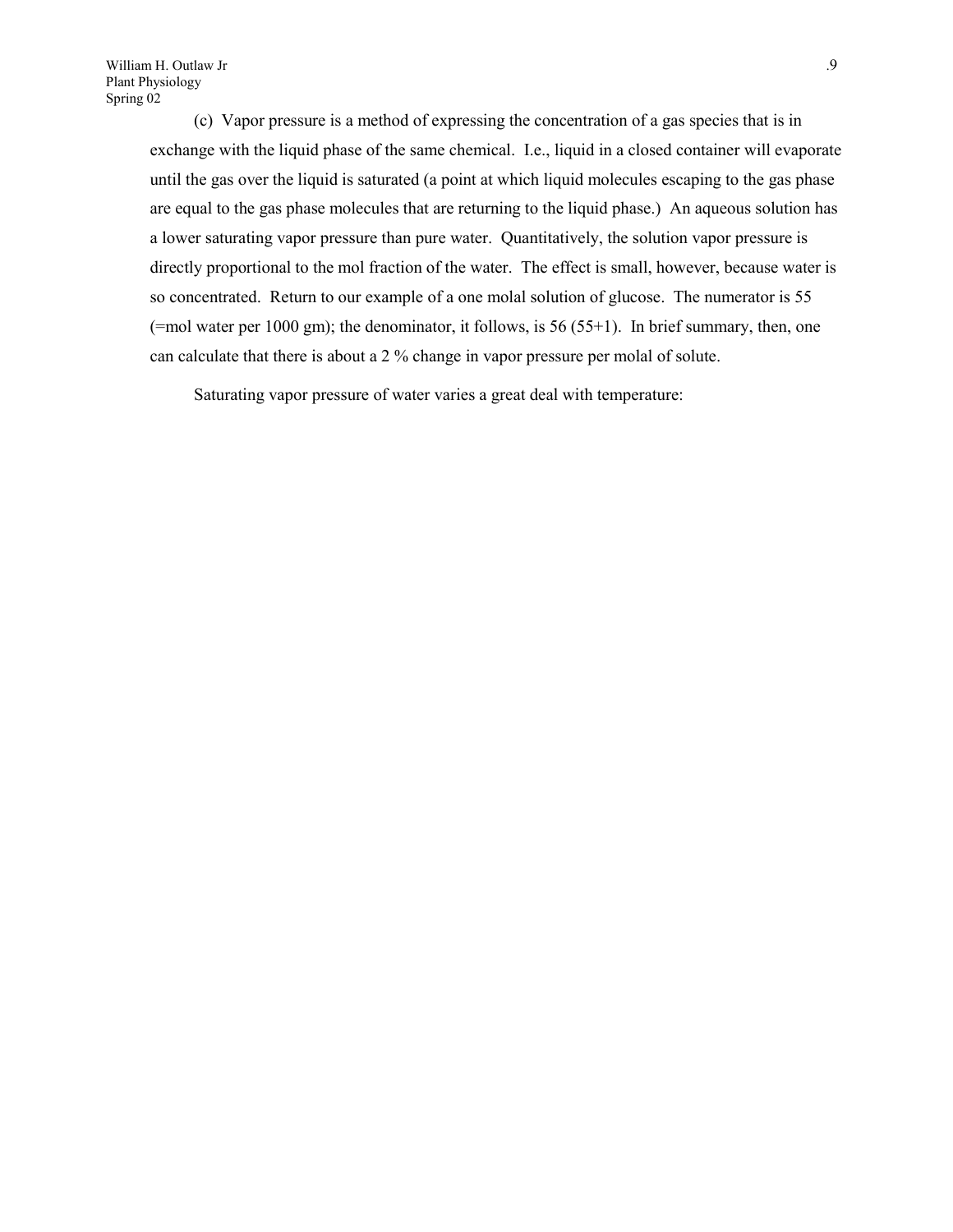| Temperature      | <b>Saturating Vapor Pressure</b> | Alternatively, we say that air that                |
|------------------|----------------------------------|----------------------------------------------------|
| $\rm ^{(o}C$     | (mm Hg)                          | contains a partial pressure of water of            |
|                  |                                  | 6.5 mm Hg has a dewpoint of $5^{\circ}$ C i.e., if |
| $\boldsymbol{0}$ | 4.6                              | air containing 6.5 mm Hg water-vapor               |
| 5                | 6.5                              | pressure is cooled below $5^{\circ}$ C, dew will   |
|                  |                                  | form. We also express the water content            |
| 10               | 9.2                              | of air by RH, which is the amount of               |
| 15               | 12.8                             | water vapor present divided by the                 |
|                  |                                  | saturating vapor pressure. Thus, air that          |
| 20               | 17.5                             | contains $31.8/2 = 15.9$ mm Hg at $30^{\circ}$ C   |
| 25               | 23.7                             | will have an $RH = 50\%$ .                         |
| 30               | 31.8                             | (d) Solutions exhibit the colligative              |
|                  |                                  | property osmotic potential (sometimes,             |
|                  |                                  | osmotic pressure). The effect is large, as         |

the form of the equation shows, being about  $2.5 \text{ MPa} \cdot \text{mola}^{-1}$ .

## Overhead 5: Osmotic potential

This overhead is yet another portrayal of an osmometer. From earlier courses, you know that if the inelastic differentially permeable bulb containing a solution is lowered into pure water, water will move from the pure water (the region of highest chemical potential of water) into the solution (the region of lowest chemical potential of water). In this simple system, there are only two considerations: (i) the concentration of the solute, and (ii) the height of the water column. Net movement of water will cease when the hydrostatic pressure is equal and opposite of the osmotic potential. By way of example, if the solution is one molal, the osmotic potential of the solution is about -25 atmospheres, and at equilibrium, the water column must exert a balancing pressure of +25 atmospheres—or nominally 250 meters in height. Obviously, osmotic potential is a powerful force. (As I alluded to earlier, you may wish to consider osmosis as demonstrated with the osmometer a composite of two types of movement, viz., diffusion of water across the membrane and bulk movement of water up into the capillary.)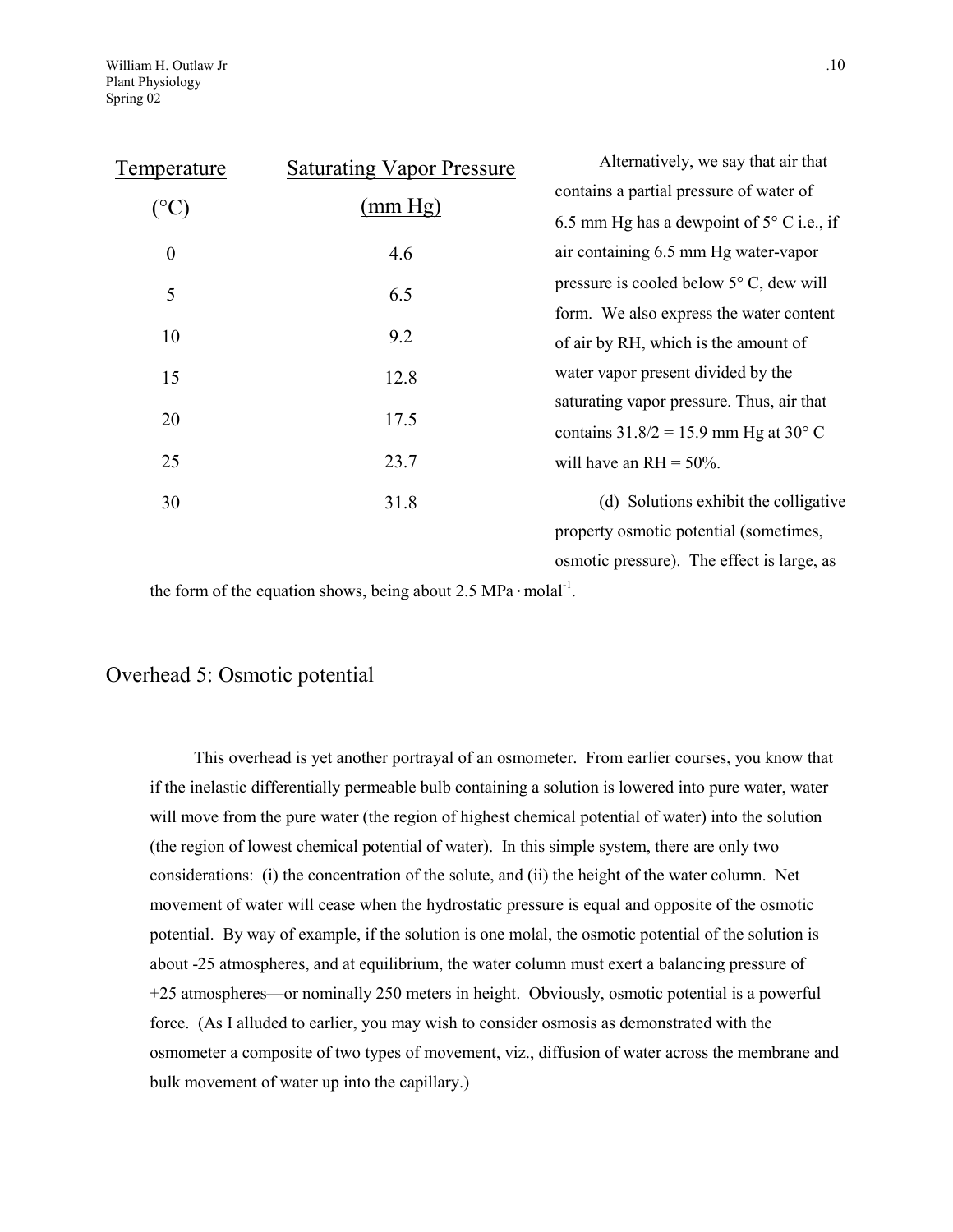How can and do plant physiologists express the water status of a plant? The simplicity of this question belies the complexity of the answer that follows. As a preview—at the end of this section, the universal method—WATER POTENTIAL  $(\Psi)$ —will be described. First, we will review other approaches, some of which still have valid applications.

(1) Relative water content (RWC) is defined as the (water content of the tissue)/(water content of the tissue at full turgidity). Found infrequently in the literature as an actual measurement of the water status *per se*, this method still finds some applications. A significant limitation to this approach is that it is only an "internal" measure. E.g., we may compare the RWC of one tomato leaf to the RWC of another tomato leaf, but a comparison of the RWC of xylem to the RWC of tomato leaf would make no sense. Returning to our example of the osmometer, recall that the water in the bulb is at thermodynamic equilibrium with the bathing water. Yet, a contrived RWC would be different. How could you predict the direction of spontaneous water movement, using RWC of roots and shoots? The answer, of course, is that you could not.

(2) The tissue water content (which ranges from very low in seeds (5-15 %) to very high in succulent tissues (>90 %) suffers from the same disadvantages as RWC. Like RWC, however, there are still some practical, limited uses. E.g., in experiments designed to elicit the synthesis and accumulation of the plant growth regulator ("hormone") in leaves as a response to water insufficiency, we and others in some experiments dehydrate a leaf under a fan until the leaf has lost 10% of its mass. This simple protocol allows us non-destructively and reproducibly to water-stress leaflets to the same extent, day after day.

(3) Suction pressure (aka suction force) is only occasionally used nowadays. It is thermodynamically unsound, connoting, as it does, that water is being pulled. While this notion may be valid in an explanation of the ascent of sap in xylem, it does not generally provide the basis for an explanation of water movement.

(4) Diffusion pressure deficit is a term derived from one of the colligative properties of a solution, viz. Raoult's law, which stated that the vapor pressure over a solution is decreased in direct proportion to the "dilution" of water expressed as the mole fraction.

(5) **WATER POTENTIAL** is the universally accepted and most common method of expression of water status in plant physiology. The problem, simply stated, has been to develop a method or system that lends itself to easy measurement, that permits valid comparisons among diverse tissues, that is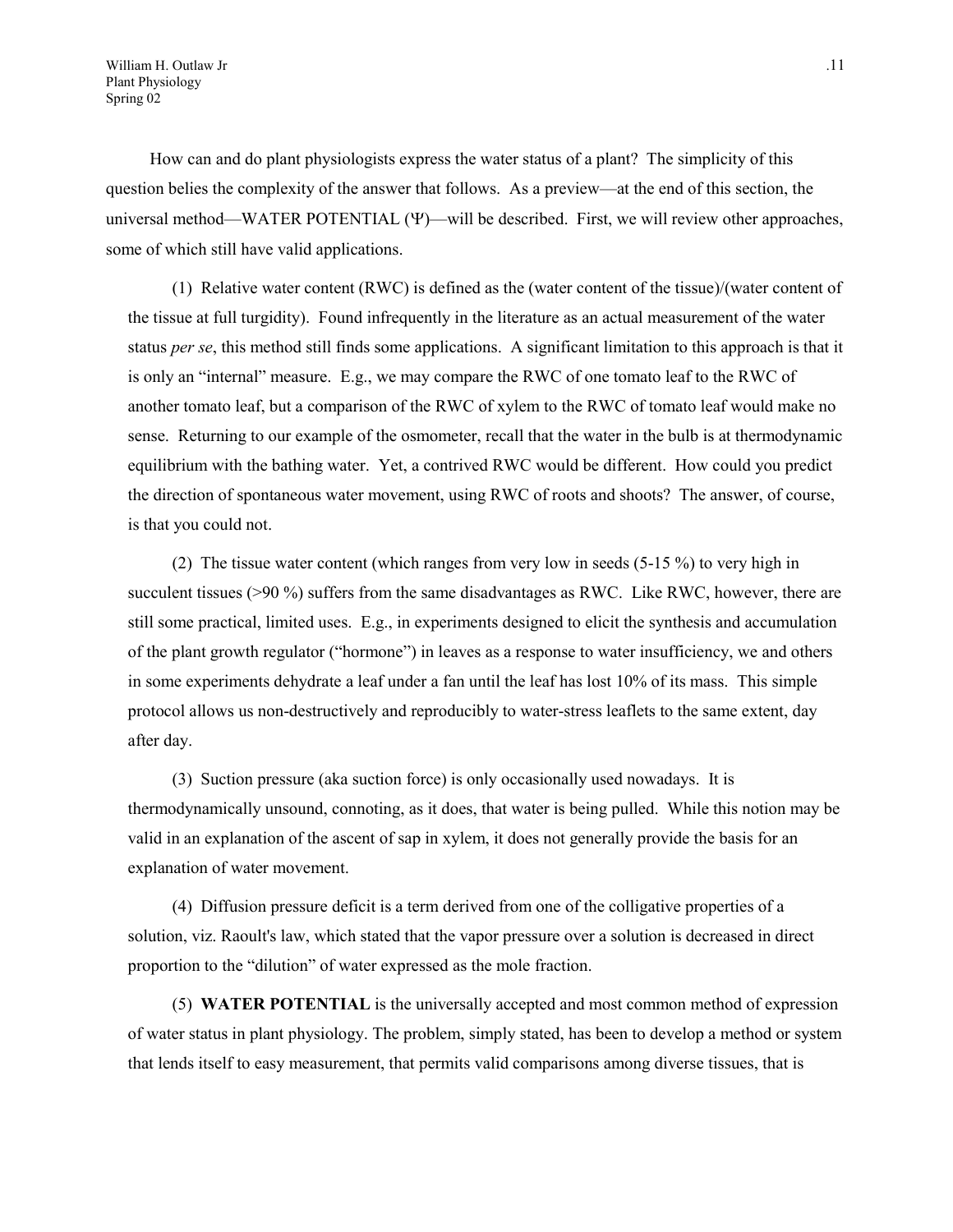thermodynamically sound. The methods described above fail in one way or another to meet all these criteria.

Rather than develop the concept of water potential in a rigorous mathematical way, I will simply try to explain the logic that led to the concept and provides you with an important mathematical implication. (a) As a first step, consider the chemical potential—as mentioned earlier, the chemical potential is a thermodynamic intrinsic property (like temperature) of a particular chemical species. In our discussions, we have considered only the thermodynamic status of water itself because we want to be able to predict the spontaneous direction of water movement. An intrinsic property is independent of the quantity. Return to the osmometer—it would not matter if the bathing reservoir were doubled in volume (as long as gravitational effects were maintained). By definition, chemical potential is the partial molal Gibbs free energy in a defined system. That is a high-falutin expression that you really do not need to understand for the purposes of this course. (Or, you can drive an automobile without understanding pyrolysis, but you do need to keep an eye on the gas gauge.) Suffice it for present to know that processes tend to move to the lowest free energy. Water will have the propensity to move from a region of high chemical potential of water to a region of low chemical potential of water, because that movement is down a free energy gradient. (b) There are many factors that can influence the chemical potential. Return to the osmometer and you see two factors right away—the presence of the solute in the bulb lowers the water chemical potential (and makes water "want" to move in). This idea is important: the presence of a solute always lowers the chemical potential of water. A second factor observed in the osmometer is that positive hydrostatic pressure increases the chemical potential of the water. I.e., from the initial state to the final state, the chemical potential in the bathing solution was unchanged—no solutes were added, the pressure was unchanged,  $\&c$ . Thus, at equilibrium, the chemical potential of the water in the bulb is equal to the chemical potential of water of the bathing solution. At this point, there is no net movement of water molecules. Now—and this is important—imagine that you reached into the bathing solution and pricked the bulb, making a large hole. What would happen? Obviously, the water would flow through the hole pricked in the bulb. Thus, from your own experience, you know that the concept of chemical potential can not be usefully applied to predict bulk water flow. (This is not an inconsistency, just a misapplication of the concept of chemical potential, which can only be used to predict diffusional or osmotic water movement). (c) A "problem" with chemical potential is the difficulty of measuring it. Plant physiologists have become accustomed to thinking of the water status of plants in pressure units, just as we did with the osmometer. At the expense of redundancy, we can measure the pressure resulting from gravity in the capillary and use that to infer the osmotic potential ("pressure") of the solution, since these parameters must be equal, but opposite in sign, if the solution water is at equilibrium with pure water. The solution to this "problem" was the development of a new concept—a quantity that would be thermodynamically sound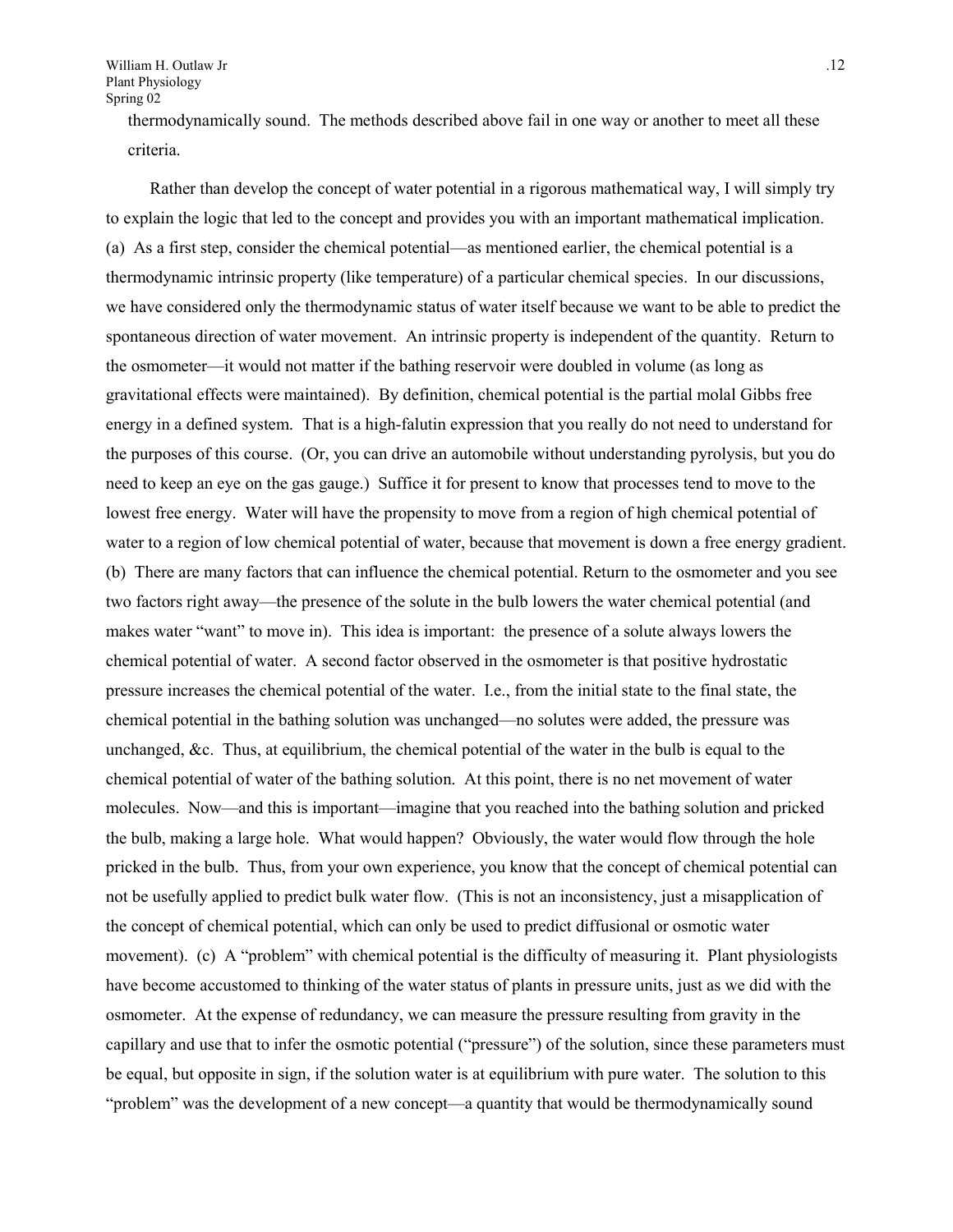(i.e., based on chemical potential) and simple to measure. The concept, denoted by the Greek letter  $\Psi$  (say psi), is called the water potential.

$$
\Psi = (\mu_A - \mu_O)/V_w
$$

Alternatively, in words, water potential  $=$  [(chemical potential of the water under consideration)  $-$  (chemical potential of water at the reference state)]/(partial molal volume of water).

# Overhead 6: water potential

There are important implications of this definition: the reference state of water is pure water at normal atmospheric pressure and at the same temperature as the water under consideration. The unit is pressure. (a) You have already noted that chemical potential can not be used to predict bulk flow. Since water potential is based on chemical potential, water potential can not be used to predict the direction of bulk flow. (b) The temperature **must** be a constant; this requirement arose from the need to simplify the mathematics to manageable proportions during the derivations. In other words, you can not use water potential to compare the water status of one leaf at  $25^{\circ}$  C to another leaf at  $20^{\circ}$  C. (c) There is no absolute water potential—the measurement is always made against a reference state. In other words, pure water at 25 C and under 2 atmospheres of pressure will have a water potential of 0.2 MPa. Similarly, pure water at 35 C and under 2 atmospheres of pressure will have a water potential of 0.2 MPa. However, you can not compare these two values directly because they are measured against a different reference state. (d) Water potential can be applied to solutions, but not to gases. The reason is simple: the derivation of water potential included a term for partial molal volume. Gases do not have a defined volume. Nevertheless, most textbooks and most plant physiologists apparently do not recognize this point, perhaps because they have not followed the derivations. You will encounter this common misconception and provide a quantitative assessment.

It is customary (see overhead) to consider that water potential consists of three terms that are additive:

$$
\Psi = \Psi_{P} + \Psi_{S} + \Psi_{M}
$$

Or, in words, water potential = pressure potential + osmotic potential + matrix potential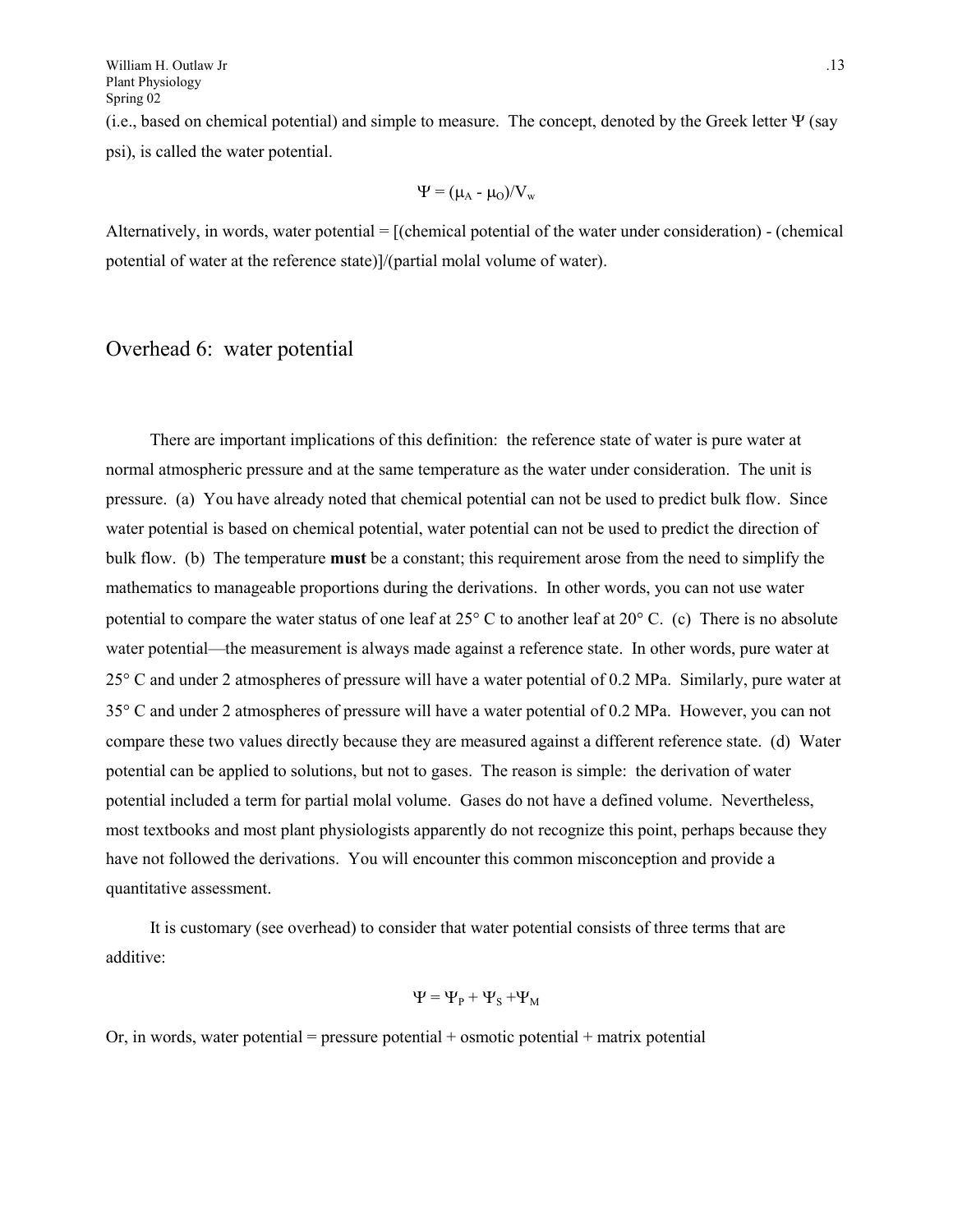Matrix potential, as we discussed earlier, can be ignored for many tissues. Different algebraic conventions and different abbreviations are used in various places. We will follow the convention adopted by the premier journal, *Plant Physiology*, as it is shown on the overhead.

The following points should be taken: (a)  $\Psi_p$  may be positive or negative or zero. (b)  $\Psi_s$  will always either be zero or negative, if there is a solute present. At the expense of redundancy: (a) Do not use  $\Psi$  to attempt to explain the bulk movement of water. Think about this idea for a moment: Water in the xylem and water in the phloem exist side-by side. As an example, in the leaf, the xylem water potential is approximately the same as the phloem water potential (otherwise, water would move osmotically across the sieve-tube membrane from one region to the other). Similarly, the xylem water potential in the root is approximately the same as the phloem water potential there (otherwise . . . .). We know that the overall movement of water is from the root to the air. We know, also, that there is solution flow in the phloem to the roots to feed this sink region. Obviously, one cannot simultaneously explain upward and downward water movement by the concept of water potential. (b) Do not use water potential to attempt to explain gaseous water movement, because water potential has a volume term in it and gases do not have a specified volume. (c) Water potential is measured against a reference state (i.e., there is no absolute value for water potential—the value expressed is the difference between the water or solution under consideration and the reference, which is PURE WATER AT ONE ATMOSPHERE OF PRESSURE, AND AT THE SAME TEMPERATURE AS THE WATER OR SOLUTION UNDER CONSIDERATION.

## Overhead 7: Various effects on water potential

This overhead summarizes many of the ideas that you need to understand on the theory and some of the practice of water potential.

Consider the top panel. Pure water at one atmosphere of pressure has a water potential of 0 Pa, because it does not differ from the reference state. N.B. The temperature must be constant! A solution at atmospheric pressure must have a negative water potential. Pure water that has a pressure exceeding one atmosphere must have a positive water potential. A solution under pressure may have a negative or a positive water potential, depending on the magnitude of the pressure (how far it differs from the reference state of one atmosphere) and the solute content, this last which can be calculated from the van't Hoff equation.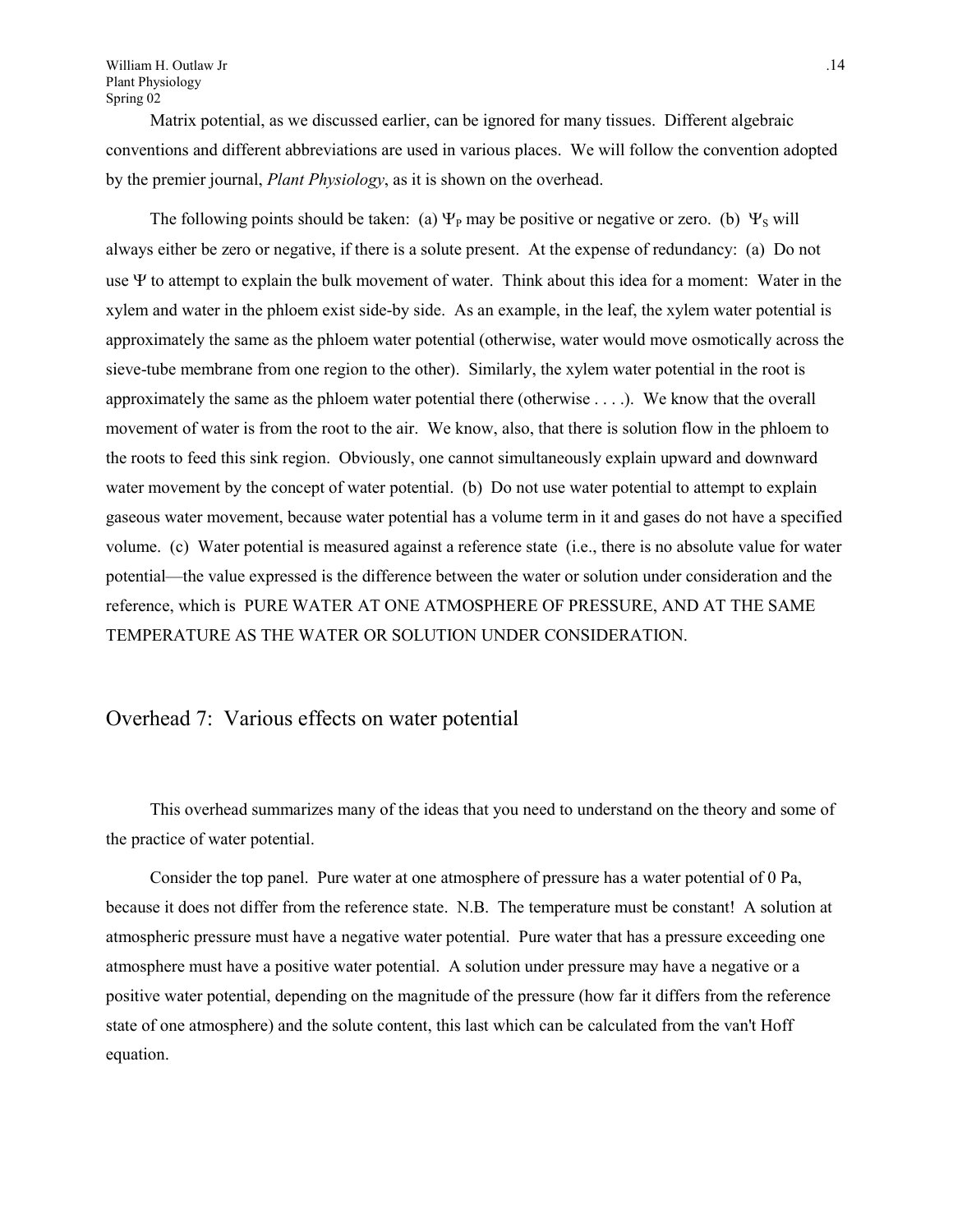Consider the middle panel. Again, pure water at atmospheric pressure has a water potential of 0. If we submerge the inelastic bulb having the differentially permeable membrane—recall our osmometer—into the water bath, water will diffuse in. As mentioned earlier, application of pressure to the capillary tip of the system at equilibrium will cause water to diffuse out. Now, let us express quantitatively the same idea in terms of water potential. Say our solution inside the osmometer is 1 molal, the osmotic potential will be - 2.5 MPa. I.e., the osmotic potential differs from the reference state by -2.5 MPa. On the other hand, the pressure potential is at one atmosphere and therefore does not differ from the reference state. Thus, the water potential of the solution is  $-2.5 \text{ MPa} + 0 \text{ MPa} = -2.5 \text{ MPa}$ . The water potential of the bathing solution is 0 MPa. The driving force for water movement into the bulb is the water potential gradient, or - 2.5 MPa/(thickness of the inelastic differentially permeable membrane). When the system comes to equilibrium—i.e., there is no driving force for water movement, and thus no net movement of water—the water potential of the solution and the bathing water must be equal. Since the bathing water remains at the reference state (pure water at one atmosphere of pressure and at the temperature of the water (or solution) under consideration), we know that the osmometer solution must also have a water potential of 0 MPa. Since we stipulated that there were no volume changes in the solution, the solute potential of the solution remains at  $-2.5$  MPa. Thus, the pressure potential must at equilibrium be  $+2.5$  MPa.

Consider the bottom panel. The water potential of well-watered soil is near zero. (The solute content is relatively low and matrix influences do not count if there is a bulk-water phase. Hydrostatic pressure in this example is negligible; however, there can be considerable hydrostatic pressure in some instances, as exemplified by water flow from a spring.) The solute potential for a leaf is negative, but the value (ca. - 1.8 MPa) shown on this overhead (i.e., too much solute)—a more typical value would be perhaps - 1.0 MPa (general range =-0.5 to -2.5 MPa). It is important to note, however, that solute potential can vary a great deal, and some very low values (-9.0 MPa, which corresponds to approximately 3.7 molal) have been reported. Plant cells, as you know, are under positive internal pressure. Perhaps a typical value would be about 5 atmospheres, or +0.5 MPa. By way of example, the broad bean plants that we grow in pots in growth cabinets have an overall leaf water potential of ca. -1.5 MPa. (We'll return to these "typical values" later, as a means of emphasis.)

Obviously, the "reference" values given above can only provide notions concerning the water status and components of water potential in particular cells of the leaf. As we mentioned earlier, the tracheary elements and the sieve-tube elements are very near each other, both being in vascular bundles. Tracheary elements, recall, are dead, and contain the so-called xylem sap, which has only a low concentration of solute. Sieve-tube elements have a high internal pressure. These cells (tracheary elements and sieve-tube elements) clearly must have approximately the same water potential—the sieve-tube membrane separates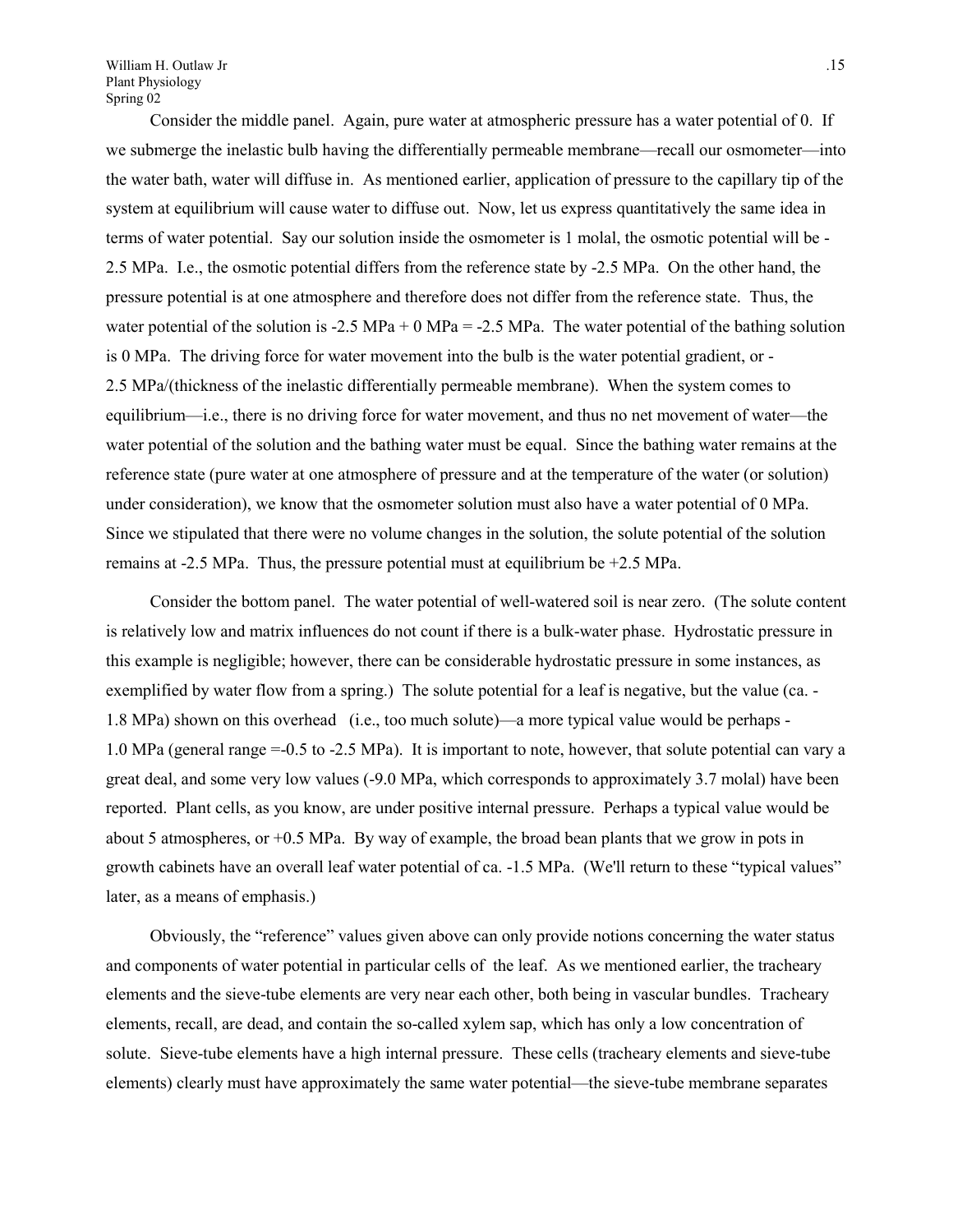them—otherwise water would flow osmotically from the region of high water potential to the region of low water potential. The conclusion, of course, is that the components of water potential are very different in the two regions. Let's say that the leaf water potential is -0.6 MPa, which implies that all cells of the leaf are near that value. In this case, the pressure potential of the tracheary elements is actually near -0.6 MPa (or ca. 6 atmospheres of negative pressure, or tension). In sharp contrast, the sieve tube elements have a high solute content, in this example from experiments on morning glory vines, the sucrose alone accounted for a solute potential of -0.4 to -0.8 MPa. Adding in the solute potential contributed by other components of the phloem sap (e.g., potassium salts), one easily infers that the pressure inside a sieve-tube element must be minimally several atmospheres. (As an incidental point, calculations suggest that there must be a pressure gradient of about 2 atmospheres per meter to drive mass flow in the phloem.)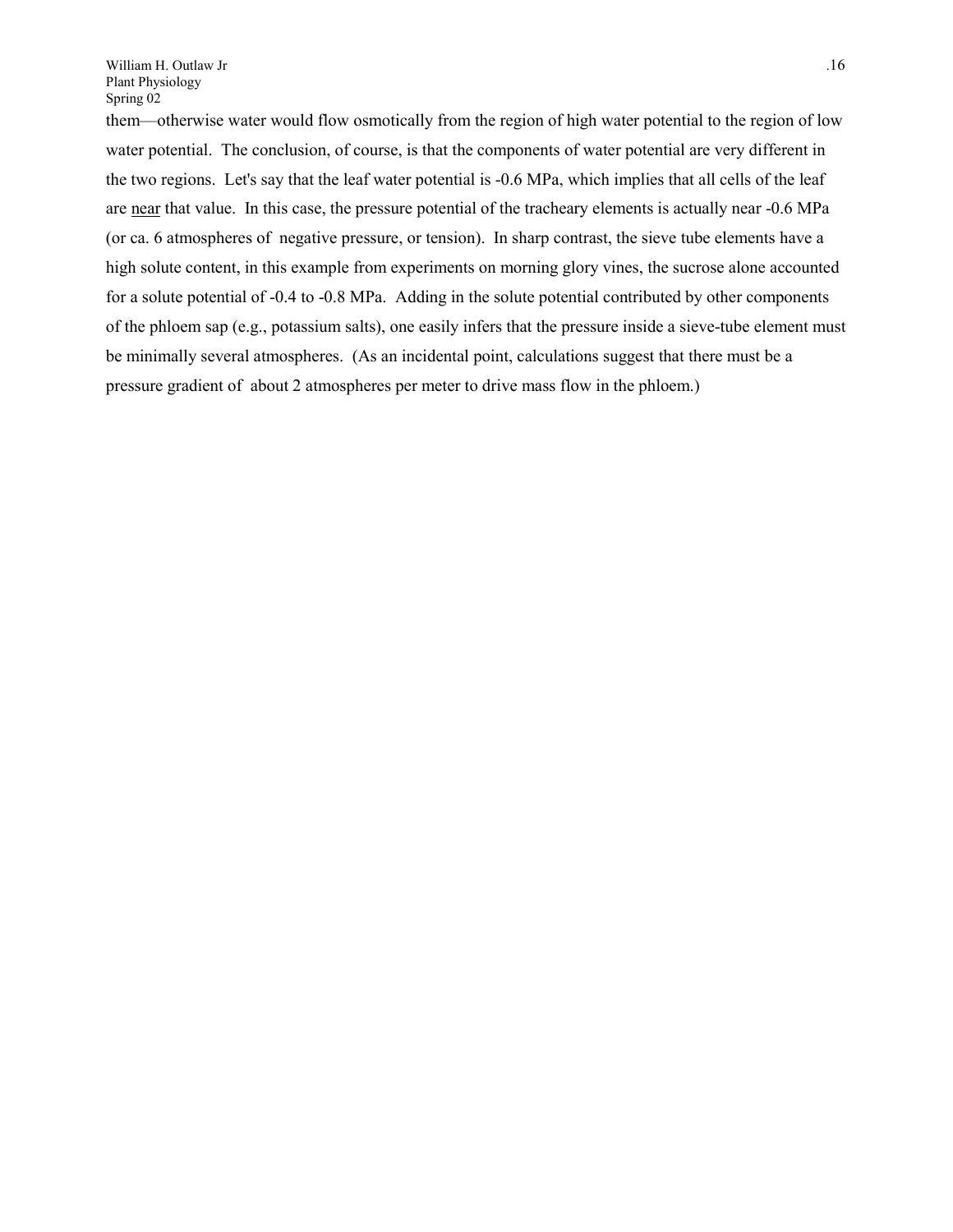| William H. Outlaw Jr<br>Plant Physiology |                  | .17                                                                                            |
|------------------------------------------|------------------|------------------------------------------------------------------------------------------------|
| Spring $02T$<br>ocation                  | (MPa)<br>Ψ       | In conclusion, let us examine some                                                             |
| moist soil                               | $-0.1$           | "memorable" values for water potential in the                                                  |
| root                                     | $-0.2$ to $-0.4$ | soil-plant continuum for a transpiring plant:                                                  |
| shoot                                    | $-0.5$ to $-1.5$ | There are two take-home messages: (a) the<br>oft-stated fact that the water potential gradient |
| leaf                                     | $-0.5$ to $-2.5$ | is the driving force for diffusional (osmotic)                                                 |
| air                                      | very very dry    | water movement. Thus, in any particular<br>situation that describes a transpiring plant, the   |

along the path; i.e., the soil water potential must be higher than that of the root, which must be higher than that of the stem, which must be higher than that of the leaf. (b) The difference in the chemical potential of water in the leaf and the air is humongous. Although I have pointed out that use of water potential for expression of the water status of gaseous water is problematical, **if** we accept (for perspective) the relationship given most texts, we would calculate that the water potential of air would be in the range of - 100 MPa. Notwithstanding the reservations, you should put firmly in your mind that the propensity of water to move from the leaf to (even moist) air is the large driving force in the path. It is this large driving force that "succeeds" in overcoming the resistance to water in the transpirational pathway.

water potential must progress more negative

The preceding green talk allowed a transition between the theoretical aspects of water potential and the more pragmatic applications of the theory to plants. Now, we will examine the pathway of water movement in plants.

# Overhead 8: Root tip & Transpiration as a function of root surface

This overhead, to jog your memory, shows the organization of a root tip. Study the 3-D aspects of the root, and recall that there is an "inner skin" that forms a tube around the vascular tissue, wherein lies the xylem, which is in apoplastic continuity with the remainder of the plant. Also, note the abundant root hairs, which as you know, are epidermal-cell protuberances that erupt on the mature side of the elongation zone. The root hairs increase the surface area of the root, and thereby facilitate transport of soil solution inward. (Rupture of these root hairs during transplanting may decrease the surface area of the root by 60%, which is why seedlings must be given special attention for a few days following transplanting.) The "ancient" data on the bottom right of the overhead shows that the rate of transpiration can be limited by the root-surface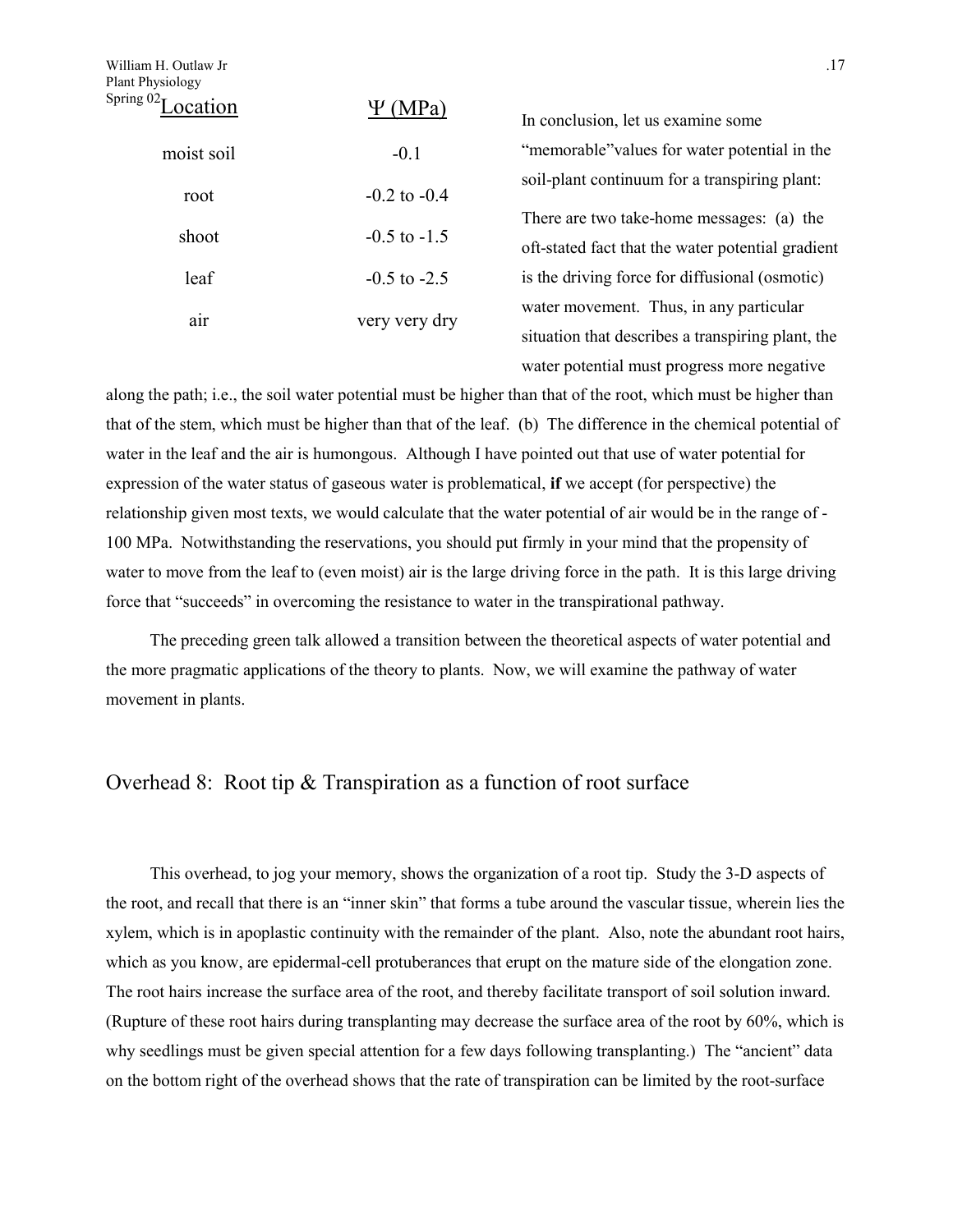a leaf-area basis).

### Overhead 9: Root cross-section

The root cross-section shows the classical view that soil solution or water moves into the root apoplastically (i.e., taking a cell-wall path, around the membrane-bound space) until it reaches the endodermis. (In moist soil, the soil solution itself may be in direct contact with the apoplast; in drier soil, water may "distill" over short distances to the root hair.) A band in the cell wall around each endodermal cell, called the casparian strip, is impermeable to water flow, and, therefore, constitutes an aqueous discontinuity in the apoplast. At least at this point, there must be transmembrane movement of water. What about the solutes in the apoplast? Given an aqueous discontinuity in the apoplast, they, too, must cross a membrane if they are to move further. However, biological membranes are not indiscriminate with respect to the solutes they pass. Thus, and importantly, the endodermis represents a barrier and provides selectivity to the contents of the tracheary elements. Were the endodermis to be absent, deleterious as well as required nutrients would be swept to the leaves via the xylem.

Evidence over the past few years indicates that in most plants, the endodermis is not the first barrier to solution flow in the apoplast. Most plants appear to have an exodermis, located just beneath (i.e., inside of) the epidermis. This exodermis functions like the endodermis. It may turn out, as further research is conducted, that there are two sites of discontinuity in the root apoplast.

Transmembrane movement of water is mostly through so-called water-channels, or aquaporins. Although the idea of water channels dates back to the 1950's, it was only in the mid-90's that we recognized their importance in plants. They were discovered by homology, and then only expressed in nematode-infected roots. We now know that aquaporins represent a large gene family, and can be one of the most abundant proteins of a plant membrane, such as the vacuole (where it was know as the Tonoplast Intrinsic Protein (TIP) before its function was revealed to us.) They are widely distributed and apparently can be modulated by phosphorylation. Mechanistically, some function by electro-osmosis. These channels take advantage of a large driving force for a particular ion to move across the membrane. Then, they open and in the process of facilitating ion transport, water is drug along. Others, perhaps most (as inferred from animal studies), do not rely on electro-osmosis. The high conductance of these channels implies a genuine flow of water (i.e., bulk flow), but osmosis as well as bulk flow can drive this water movement. Obviously, thermodynamic concepts concerning these channels are murky.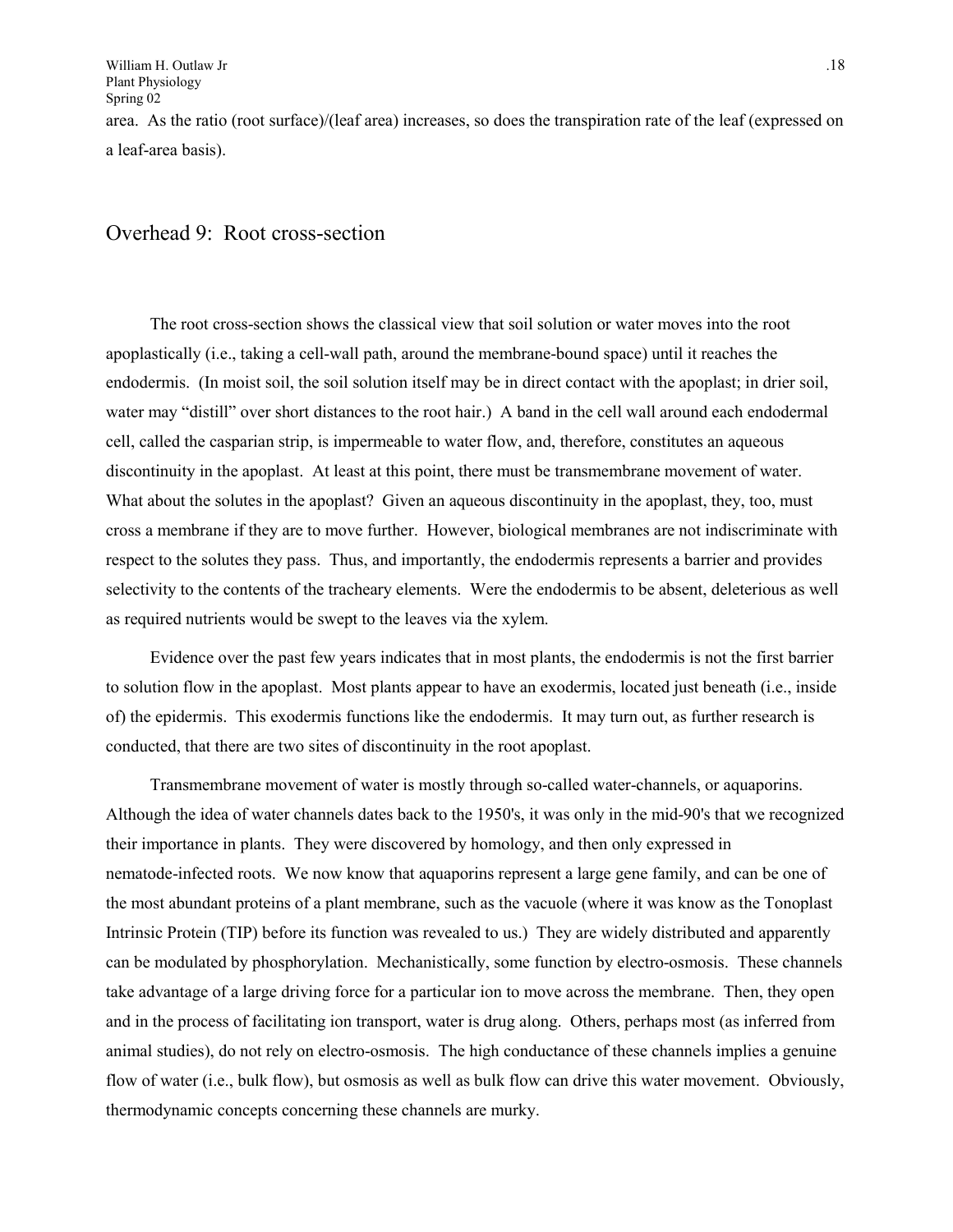Think for a moment. For the sake of simplicity, consider a root without an exodermis. (Your thoughts would reach the same conclusion, but by a longer path if you were to consider plants with an exodermis.) A root **can** perform like the osmometer that we spent so much time with. Solutes, particularly ions, are actively taken up by the roots (i.e., these solutes are removed from the apoplast by the endodermal cells and excreted on the inner face of the endodermis—this is the mechanism by which, e.g., potassium is taken from the soil and transported to the leaf). The higher solute content of the apoplast on the inside would result in a lower solute potential; water would move in osmotically. *Viola* . . . root pressure is generated, analogous to the situation with the osmometer. Recall the effect of a solute on the water potential (the van't Hoff equation); by way of example, a dilute solution of 10 mmolal would have a solute potential of -0.025 MPa, enough to maintain a water column of nominally 8 feet. (Again, the huge impact of the solute on water is realized!) We will return to root pressure in a few moments.

Given an aqueous solution in the dead tracheary elements, how can we account mechanistically for the ascent of sap in plants? Let us consider some of the possibilities: (a) capillarity—upward water movement that is driven by the adhesion of water molecules to the surfaces of the cell-wall polymers. Whereas capillarity is real, it is insufficient to account for upward water movement more than about 0.5 meters, and certainly is not a universal mechanism. (b) root pressure—above, we provided a mechanism for root pressure, and indeed it is a naturally occurring phenomenon. The highest pressures observed are about 0.5 MPa, which is not enough to account for sap ascent in the tallest plants. More frequently, root pressures are absent or relatively small (say, 0.01 MPa), besides, we know that shoots with excised shoots will transpire and therefore root pressure is not required for sap ascent. (As a matter of interest, you sometimes observed root pressure in your daily lives. Ever notice small droplets of water along the margin of some leaves (e.g., grasses, strawberry) in the morning? Overnight, transpiration is low (because the stomata are closed and because there is typically a smaller driving force for evaporation during the night) and root pressure pushes water past the tracheary termini in the leaf. Water is transported out of the leaf by special structures called hydathodes. A second example, one that you will want to avoid, is "bleeding" following pruning. Some plants, particularly vines like muscadines, and walnuts, are particularly "bad" in this regard.) (c) barometric pressure—potentially a mechanism, as it functions in a surface pump. (The pump reduces pressure in the pipe and atmospheric pressure pushes the water into and up the pipe.) As we calculated earlier, atmospheric pressure can support a column of water only about 10 meters tall, and this mechanism, therefore, can not be a universal explanation of sap ascent. (d) pumping stations—various organisms have devised disparate pumping mechanisms such as the heart and the diaphragm, but plants have not. In any case, tracheary elements are dead. (e) Cohesion Theory—this theory states that evaporation of water from leaf cell walls creates negative pressure (or tension) in the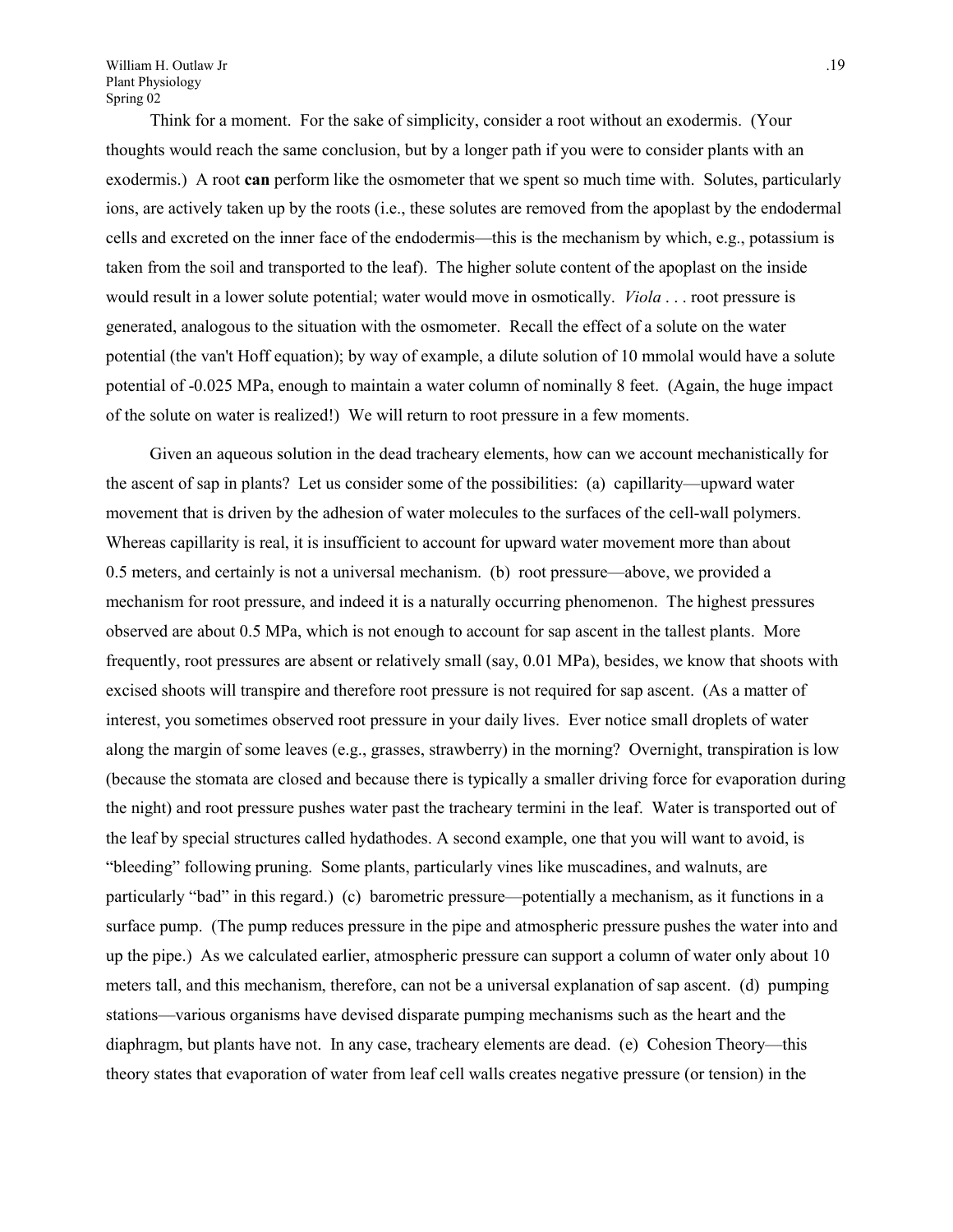xylem and that a pressure gradient (albeit composed of negative pressures) lifts the water to the top of the plant.

# Overhead 10: Cohesion Theory of Sap Ascent

Critical evaluation of this theory requires that at least two elements be demonstrable. First, it must be shown that xylem sap is under tension. This demonstration is straightforward. A shoot is excised (or shot into with a high-powered rifle, as Scholander did!). If the xylem is under tension, the water column in the tracheary elements will have retracted (not because water can be stretched, but because the trachearyelement walls are modestly collapsed). Thus, the cut shoot is placed in a pressure bomb with the excised stump protruding. Pressure is applied, which squeezes the shoot until the tracheary-water column is driven to the cut surface. The pressure required is the balancing pressure of the xylem. Values as negative as - 80 atmospheres have been reported. Second, there must be physical evidence that water has the requisite cohesive strength. Two typical experiments are cited. Water has been placed in an S-shaped capillary and centrifuged. The centrifugal force "pulls" the water column away from the rotating axle. In this manner, under the relevant conditions, as much as 264 atmospheres of pressure were required to break the column. This value is in clear excess of theoretical requirements and the empirical values cited above. Another way to demonstrate the large cohesive strength of water is to separate two steel plates that are held together by a thin film of water. This experiment was in corroboration of the centrifugation experiment. (You, too, have done a version of this experiment as you attempt to separate two "stuck" microscope slides in lab!)

Tracheary elements comprise two types of cells, as was discussed in the anatomy review. Vessels short, fat cells that are stacks of vessel elements, which have perforated end walls—are most efficient at transport, because they have less resistance to water flow. (Indeed, they offer one to two orders of magnitude less resistance than do tracheids.) Inextricably coupled to the reduced resistance that results from the larger diameter of the vessel (compared with tracheids) is the increased susceptibility to cavitation, or bubble formation from an erstwhile dissolved gas. Once a bubble forms, transport through that cell stops until (or unless) continuity of the water column is restored. (Because of the surface tension of water (a property consonant with its high cohesion), the gas bubble is contained within a single cell—being unable to spread from cell to cell, which would spell death to the plant.) As implied, in some cases, apparently, the bubble is redissolved, e.g., by root pressure at night. Tracheids, found in all vascular plants, might be thought of as more specialized for support than are the vessels, but they also are less susceptible to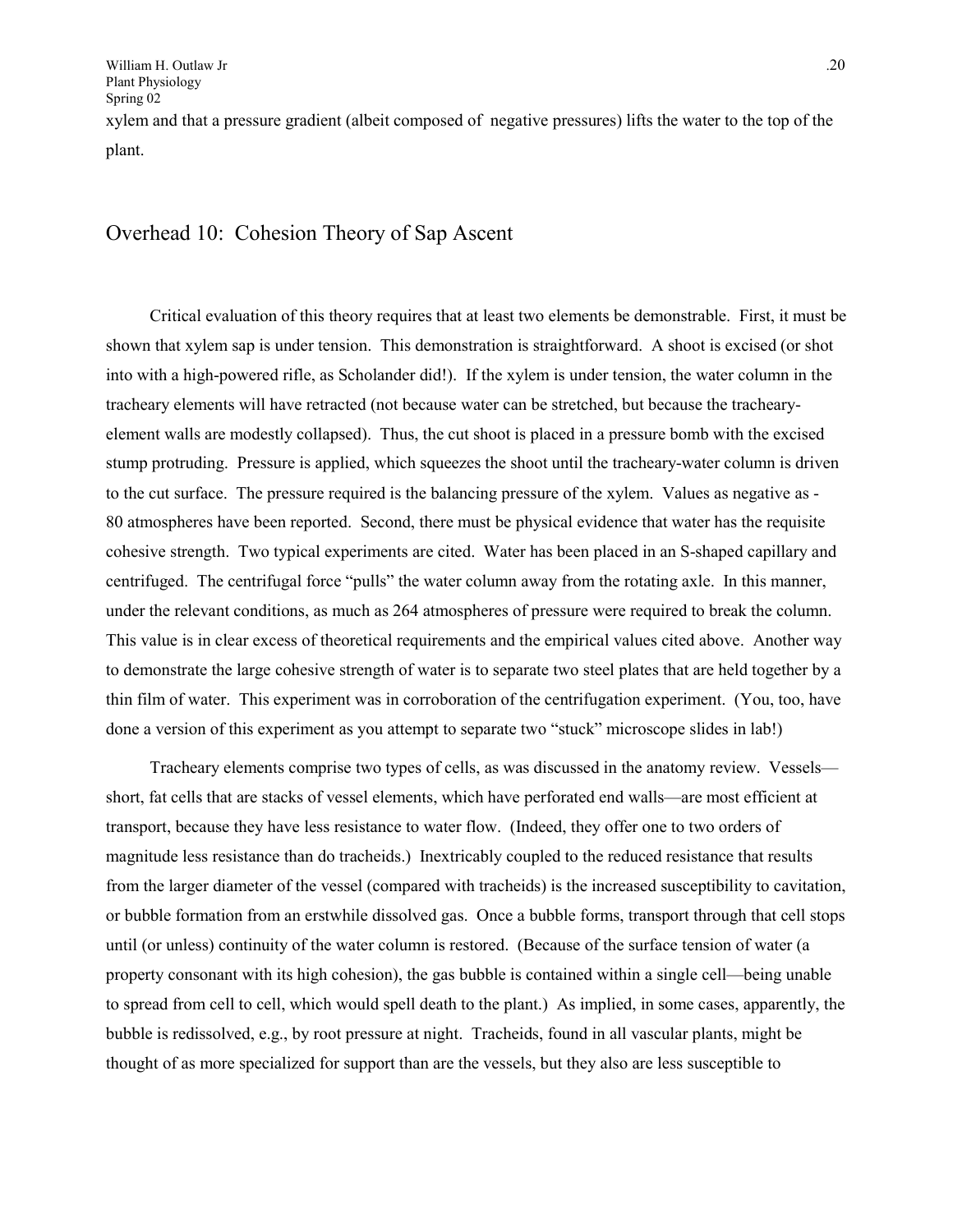cavitation. It may not be coincidence that the tallest plants are gymnosperms like redwood, which fits the generality that this first taxon lacks vessels.

Our understanding of water flow within the leaf—from the vascular tissue to the atmosphere—is murky. There are several possible routes, at least for some plants. What is (or are) the evaporation site in leaves? A controversial postulate (of which I am a fan) is that water evaporates from the inner walls of guard cells. This phenomenon is called "peristomatal evaporation." Some think that water evaporates directly from the vascular tissue itself; this low-resistance pathway could not occur in the plants that have suberized bundle sheaths. Others think that the mesophyll cell walls—having a large surface area—are the primary sites of evaporation. The large surface would, of course, considered alone, promote water transport to the gas phase; however, it has been experimentally shown that the intercellular leaf spaces are very moist, almost 100% RH, so the driving force for evaporation from the mesophyll cell walls is small. It is believed that the apoplastic route for water movement in the leaf is the favored one because of its presumed lower resistance to water flow. The experimental rationale (squeezing water out of a leaf in a pressure bomb is difficult but extrusion of water from the excised petiole is easy if the edge of the leaf is cut away and the leaf is submerged in water) to support the belief fails to control for the possible difficulty of compressing the leaf.

Given the important uses to which the answers are put, it is natural that a great deal of effort has been devoted toward the development and refinement for methods of measuring water potential. Given our limited time, we can only take a cursory examination of the methods: (a) psychometry—the tissue is placed in a closed chamber and allowed to remain there until the tissue water and the gaseous phase reach equilibrium (remember Raoult's law?). Since the tissue water has a lower chemical potential than pure water, the air above the tissue will be at less than saturating vapor pressure for that temperature. The dewpoint of the air is measured, typically by use of a thermocouple junction. There are several variations of the exact methodology, but all these approaches suffer from the large variation of vapor pressure with temperature. This fact means that temperature must be stringently controlled to attain adequate precision; thus, this method is usually relegated to laboratory settings, and, generally, is not used in the field. A particular advantage to this method is the ease with which the overall water potential can be measured as well as the components. The first measurement, as mentioned, is of intact tissue, and gives the overall water potential. The second measurement is taken after the tissue has been disrupted, e.g., by freezing. Breakage of the cell walls relieves pressure, and thus, the pressure component is the reference (i.e., one atmosphere). The second measurement, therefore, is a measure of the **average** solute potential of the leaf. The difference between the first and the second measurement is the pressure potential. (b) pressure bomb—we have already noted how the water potential of the leaf can be measured with a pressure bomb.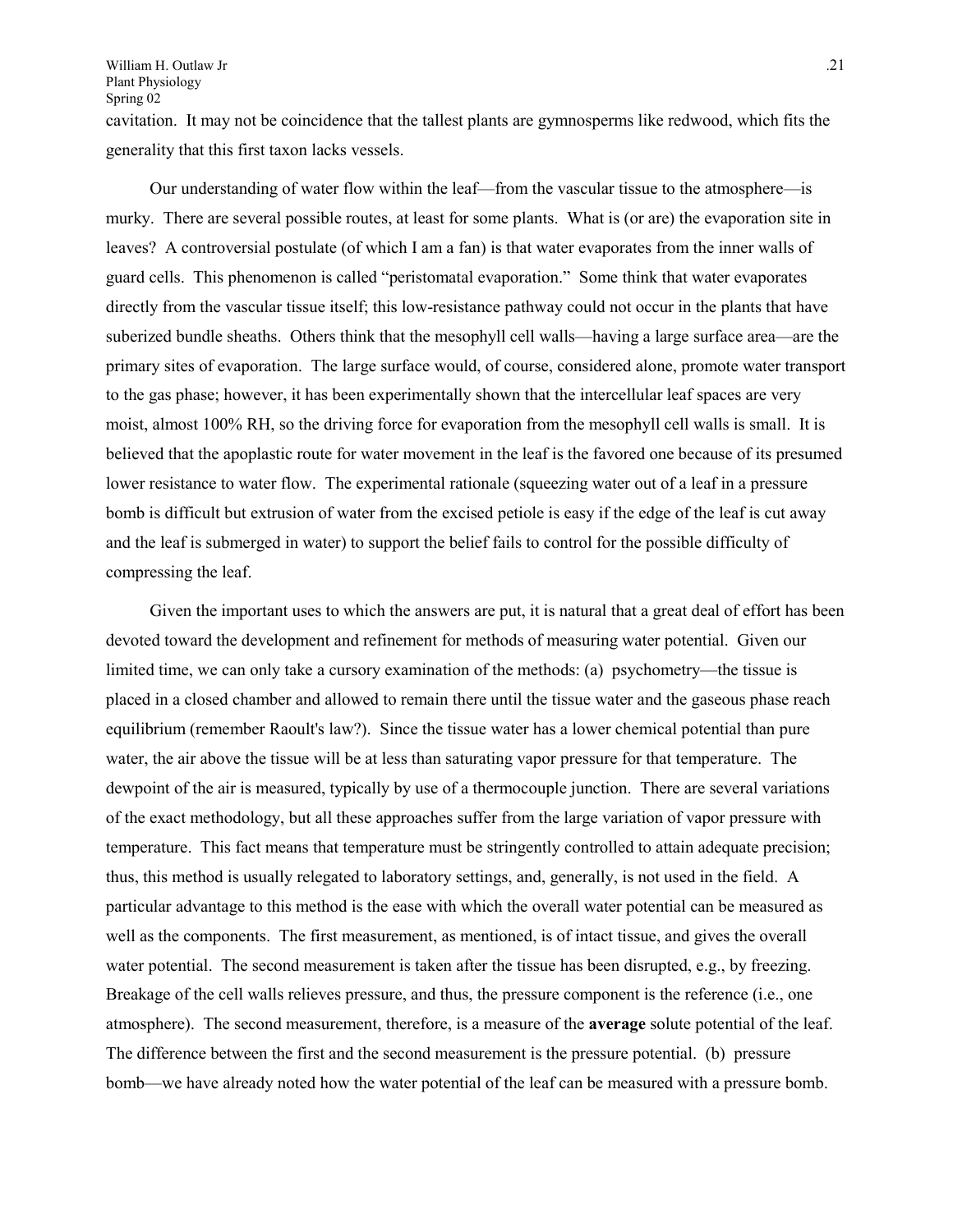With certain tissues (those that can withstand without collapse the requisite pressures), other parameters can be measured with the pressure bomb by following the kinetics of water efflux with pressure steps. These esoteric applications are reserved for the experts! (c) pressure probe—first used with giant algal cells, and later adapted to "real" plant cells by Zimmerman, Stuedle, Tomos, and others who have a flair for the difficult, pressure probes are small pipettes that are inserted into cells. The pipettes are fitted with a pressure transducer, thus yielding pressure potentials. These methods, combined with miniaturized versions of approaches to measure solutes (e.g., nanoliter osmometers) will ultimately provide a detailed evaluation of the water relations at high morphological resolution.

How does water insufficiency affect a plant? At the phenomenological level, this question was sufficiently answered more than twenty years ago. The most sensitive processes, alterations of which can be elicited by a water potential shift of less than 0.5 MPa, are growth, wall synthesis, and protein synthesis. One aspect of growth is cell expansion, which is driven by turgor. At a shift of less than 1.0 MPa, the stress plant growth regulator ABA accumulates. This regulator has effects on many processes, such as stomatal closure, leaf abscission, sugar transfer between cells, seed germination, elicitation of particular proteins and suppression of the accumulation of others. Under high water stress (a shift of 1.0 to 2.0 MPa), some plants produce in abundance low-mol-wt substances that lower the solute potential. (The lower solute potential would cause an overall drop in water potential, so that water would still move into the cells and restore turgor.)

 Inroads into an understanding of the mechanistic basis of water stress are slowly being unraveled. Ion channels that are "stretch-activated" have been discovered in plants, and many new proteins that are associated with turgor loss, or ABA, or salt-stress (or some combination of these) are being aggressively studied. Stay tuned.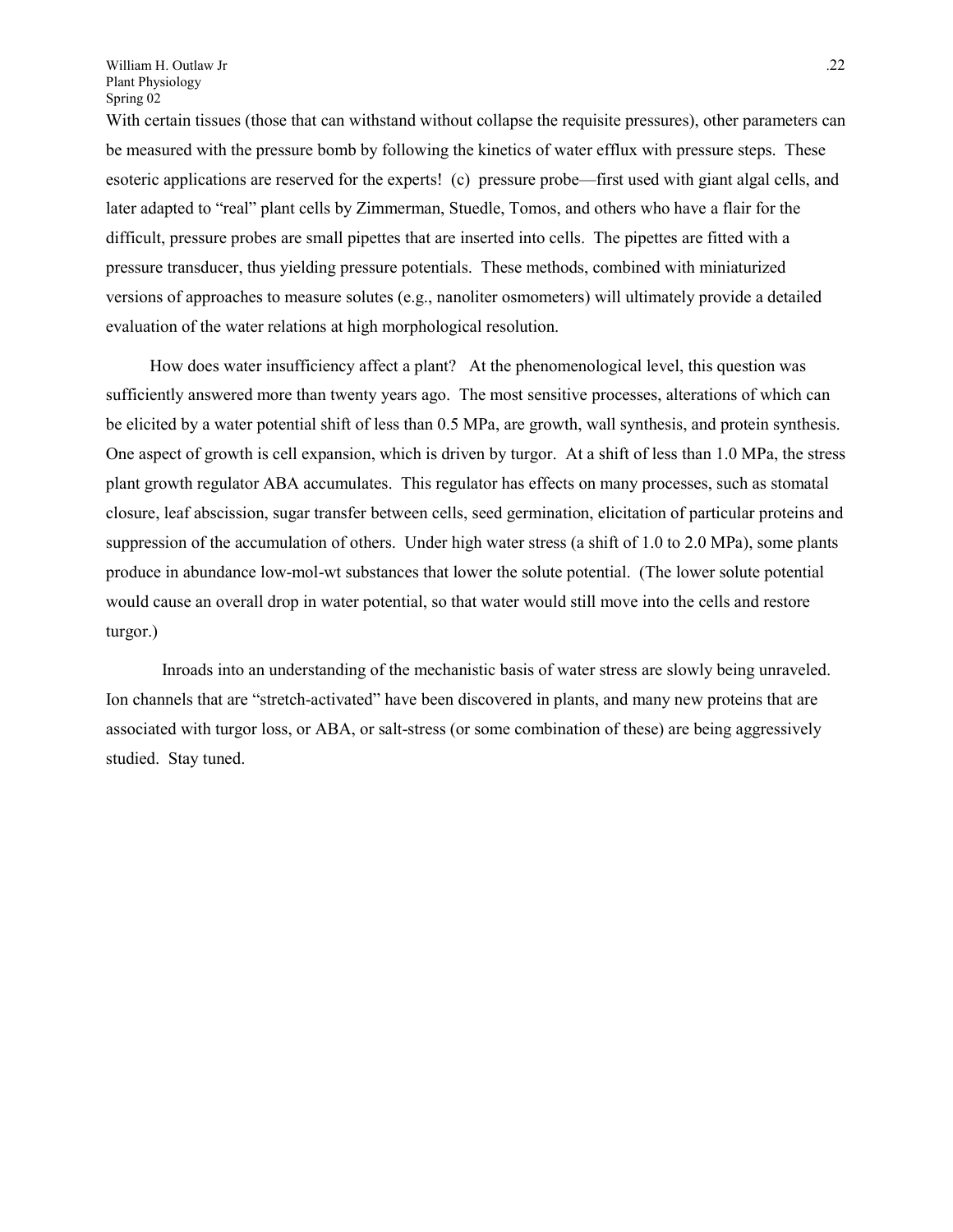William H. Outlaw Jr ... 23 Plant Physiology Spring 02

Appendix: Proportionality relationships between  $y$  and  $x$  where  $y^b \alpha x^a$ . (My thanks to William M. Outlaw for developing this appendix.)

#### **Examples:**

### 1.  $y \alpha x$ . Here  $a=1$ . The resulting plot is linear through the origin.

*Question: if*  $y_1 = 2$  *and*  $x_1 = 1$ *, what is*  $y_2$  *when*  $x_2 = 2$ ?

*Answer: Use proportionality relationships*  $(y_1/x_1)=(y_2/x_2)$ *With the numbers given:*  $2/1 = y_2/2$ *, so*  $y_2 - 2x2 = 4$ *The relationship in this specific case is*  $y=2x$ 

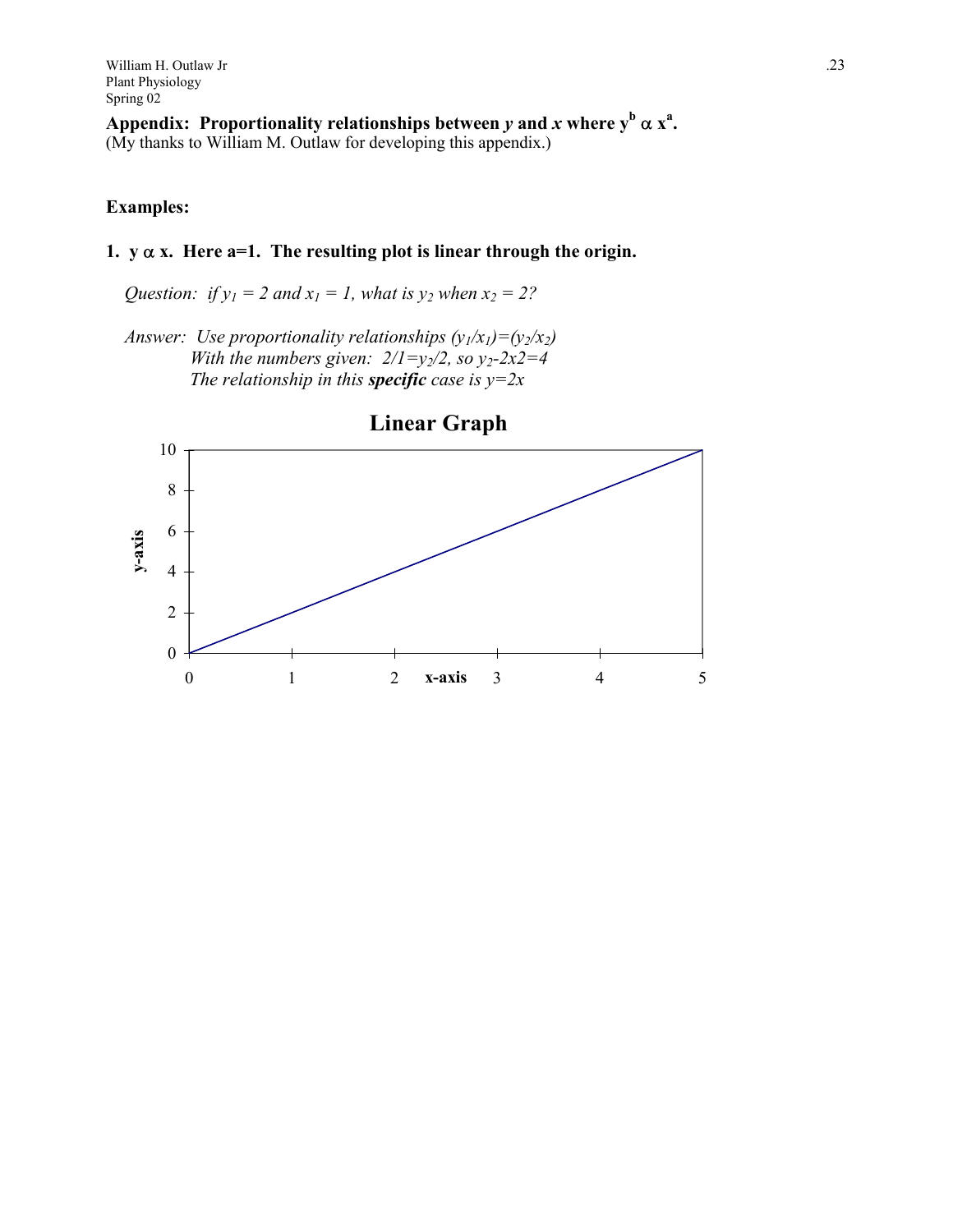# 2.  $y \alpha x^2$ . Here a=2. The resulting plot passes through the origin and is parabolic.

*Question: If y<sub>1</sub>-1 and x<sub>1</sub>=3, what is y<sub>2</sub> when*  $\alpha_2$ =6?

*Answer: Again use proportionality relationships:*  $(y_1/x^2) = (y_2/x^2)$ *With the numbers given:*  $1/9 = y_2/36$ *, so*  $9y_2 = 1x36$  *and*  $y_2 = 4$ *The relationship in this specific case is*  $y=x^2/9$ 

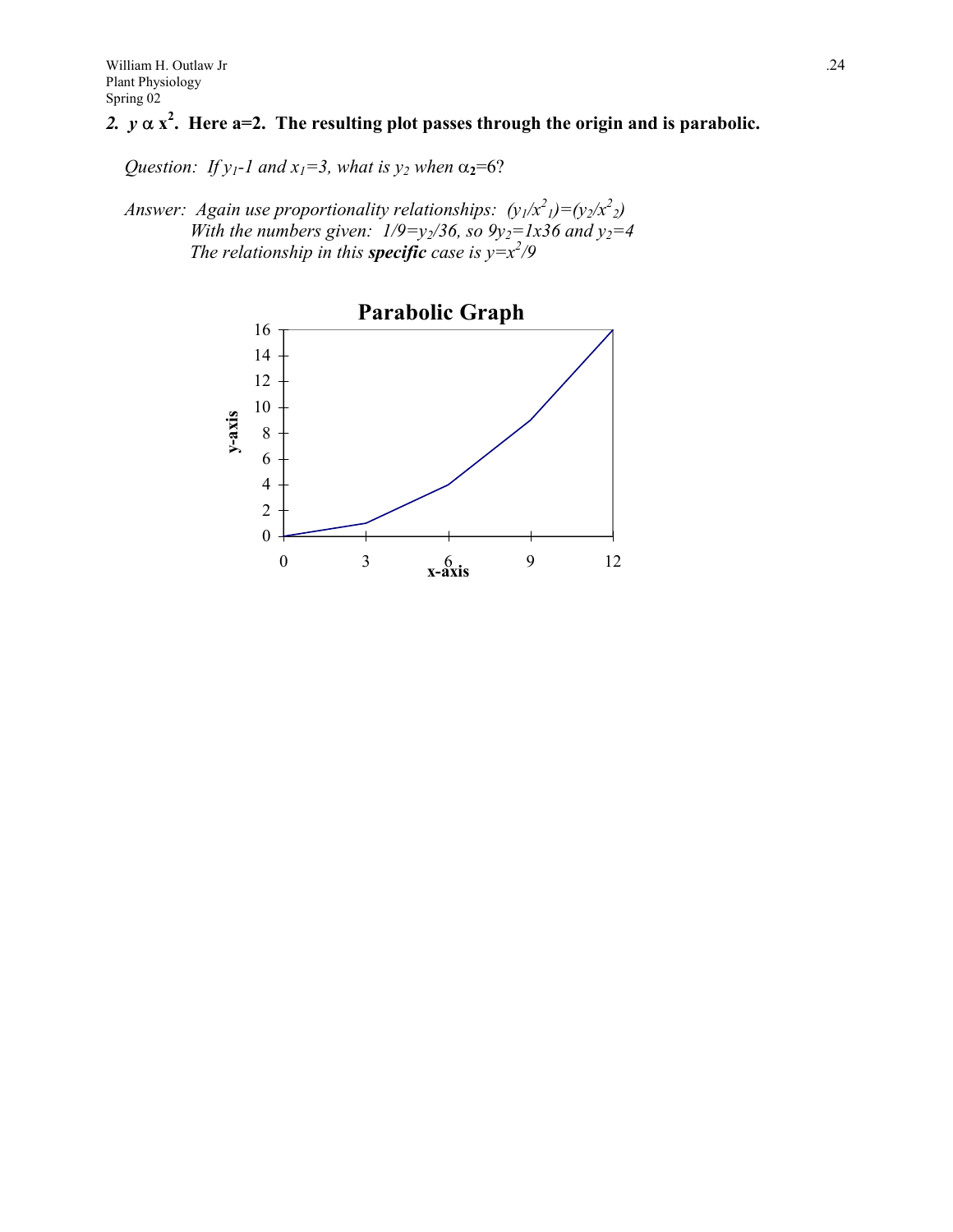## *3.*  $y \alpha$  1/x. Here a=-1. The resulting plot is asymptotic to both the x and y axes.

*Question: If*  $x_1=4$  *and*  $y_1=8$ *, what is y<sub>2</sub> when*  $x_2=16$ ?

*Answer: Still using proportionality relationships:*  $(y_1/(1/x_1)) = [y_2/(1/x_2)]$ *With the numbers given:*  $[9/(1/4)] = [y_2/(1/16)]$ , so  $16y_2 = 32$  and  $y_2 = 2$ *The relationship in this specific case is*  $y=32/x$ 

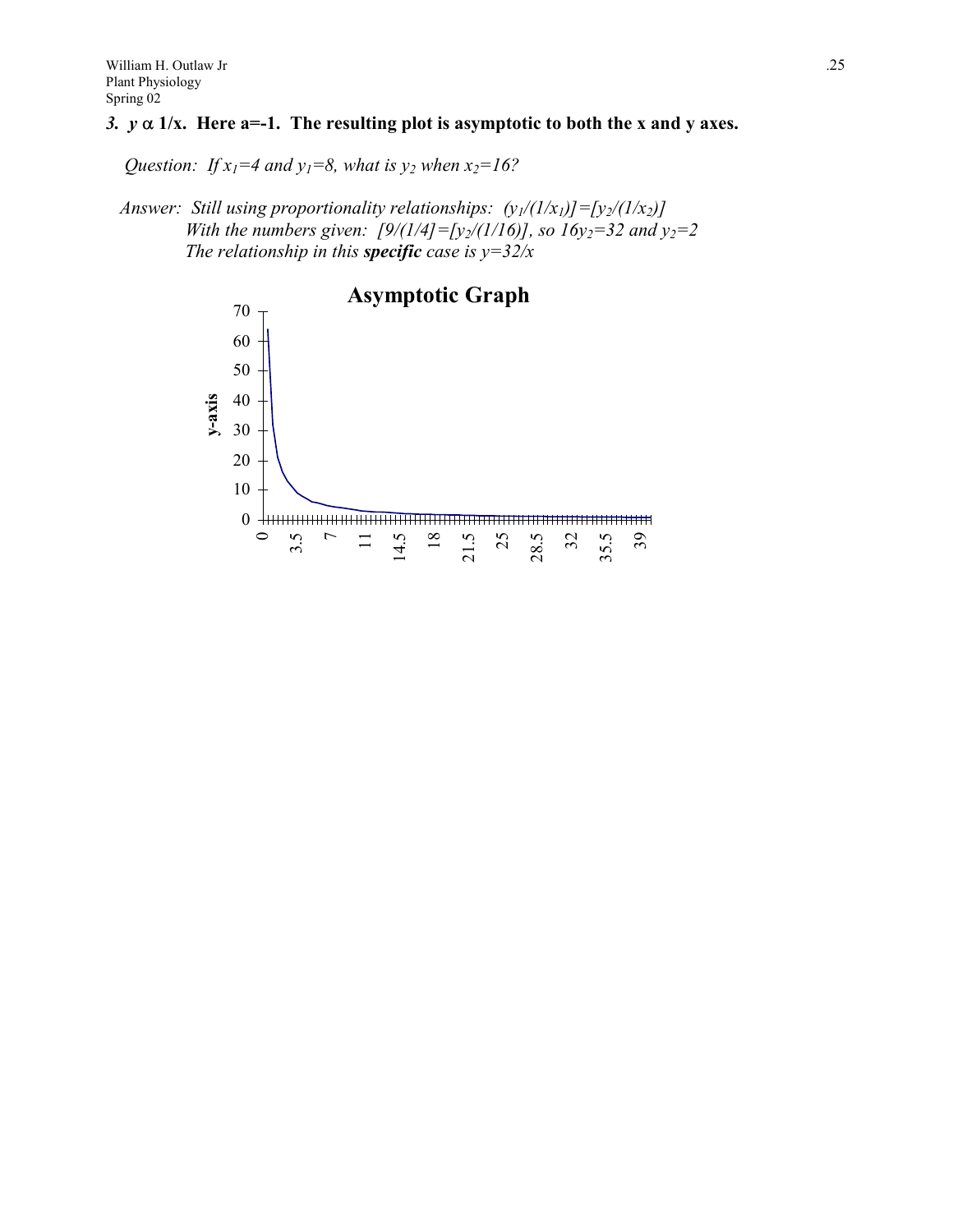#### **Appendix:****Exponentials and Logarithms**

(My thanks to William M. Outlaw for developing this appendix.)

#### *Exponential equations: Definition*

Form:  $\mathbf{v} = \mathbf{a}\mathbf{x}^n$  Qualifications: **y** is dependent upon **x**; **a** and **n** are real numbers Example:  $y_1 = 1 \times 10^{-6}$  and  $y_2 = 1 \times 10^{-9}$  where **a** is 1, **x** is 10, and **n** is -6 and -9, respectively.

#### *Exponential equations: Operations*

 **Multiplication** of exponents is characterized by the *addition* of **n** *if and only if* **x** for both is equal

Example:  $y_1 x y_2 = 10^{-6} x 10^{-9} = 10^{-9+6} = 10^{-15}$ 

*Caution*:  $10^{-6}$  x  $5^{-9}$ , for example, does **not** equal  $50^{-15}$ ; here the base numbers **x** are not identical and thus addition of exponentials is not allowed

 **Division** of exponents is characterized by the *subtraction* of **n** *if and only if* **x** for both is equal Example:  $y_1 / y_2 = 10^{-6} / 10^{-9} = 10^{-6-(9)} = 10^3$ 

*Caution*:  $10^{-6}$  /  $5^{-9}$ , for example, does **not** equal  $2^3$ ; here the base numbers **x** are not identical and thus subtraction of exponentials is not allowed

 **Addition** of exponents is characterized by a conversion of one exponential into a multiple of the other and the subsequent addition of common multiples.

Example:  $y_2 + y_1$ ,  $y_2$  may be expressed as 0.001x 10<sup>-6</sup>, a multiple of 1 x 10<sup>-6</sup> (y<sub>1</sub>). So, the addition then becomes  $(0.001 + 1) \times 10^{-6} = 1.001 \times 10^{-6}$ . Likewise, y<sub>1</sub> may be expressed as 1000 x 10<sup>-9</sup>, a multiple of 1 x 10<sup>-9</sup> (y<sub>2</sub>). Here the addition becomes (1 + 1000) x 10<sup>-9</sup> = 1001 x 10<sup>-9</sup> 9 . These two methods provide identical answers; only the base number **n** of the exponential answer is different

 **Subtraction** of exponents is characterized by a conversion of one exponential into a multiple of the other and the subsequent subtraction of common multiples.

Example:  $y_1 - y_2$ .  $y_1$  may be expressed, as shown above, as 1 x 10<sup>-6</sup>, while  $y_2$  is expressed as 0.001 x  $10^{-6}$ . Then, our expression becomes (1- 0.001) x  $10^{-6}$  = 0.999 x  $10^{-6}$ . Similarly, y<sub>1</sub> can be expressed as  $1000 \times 10^{-9}$  while y<sub>2</sub> is 1 x 10<sup>-9</sup>. Here our answer is (1000 - 1) x 10<sup>-9</sup> = 999 x 10<sup>-9</sup>. Again, these two methods give identical answers, differing only in the chosen common base number **n**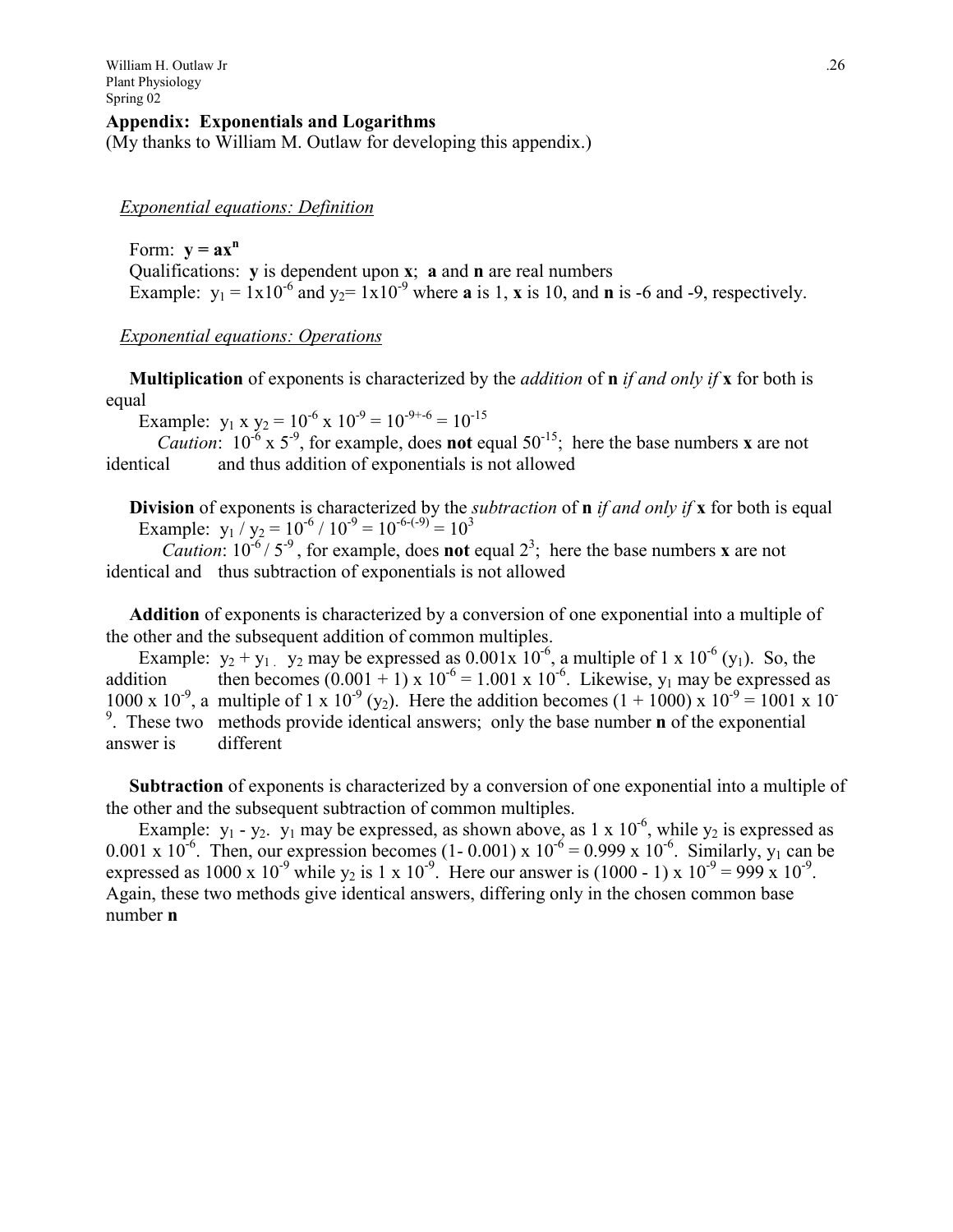*Logarithmic Equations: Definition*

Form:  $log_b N = L$  where  $b^L = N$ 

 Qualifications: **b** is considered the *base* of the log. For our purposes, we will stick with conventional base numbers of 10 or *e*. **L**, which is dependent upon **N**, is any real number. **N** is defined to be any number greater than zero. *Logarithms of negative numbers are undefined!* In the following discussion, *log* will be restricted to base 10, while *ln* will be restricted to base *e*.

Example:  $log(100) = 2$  because  $10^2 = 100$ ;  $log(0.001) = -3$  because  $10^{-3} = 0.001$ 

### *Logarithmic Equations: Operations*

 **Addition** of logarithms is characterized by the log of the *product* of the **N**'s in each individual logarithmic expression

Example:  $log(100) + log(0.001) = log(100 \times 0.001) = log(0.1) = -1$ ;  $ln(100) + ln(0.001) = ln(0.1) = -2.303$  because  $e^{-2.303} = 0.1$ 

 **Subtraction** of logarithms is characterized by the log of the *quotient* of **N**'s in each individual logarithmic expression

Example:  $\log(100) - \log(0.001) = \log(100/0.001) = \log(10^5) = 5;$  $ln(100) - ln(0.001) = ln(10^5) = 11.51$  because  $e^{11.51} = 10^5$ 

*Logarithmic Equations: Hints and Manipulations*

1.  $a\log_b N = \log_b(N^a)$ Example:  $5\log(10) = \log(10^5) = 5$ ;  $5\ln(1) = \ln(1^5) = 0$ 

2.  $log(2) \sim 0.3$ . This hint allows us to estimate a wide variety of logarithms without using a calculator

Example: Evaluate  $log(4)$  and  $log(32)$  without the aid of a calculator  $log(4) = log(2 \times 2) = log(2) + log(2) = 0.3 + 0.3 = 0.6$  $log(32) = log(2^{5}) = 5log(2) = 5 \times 0.3 = 1.5$ 

*Logarithmic Equations: Graphical Expressions*